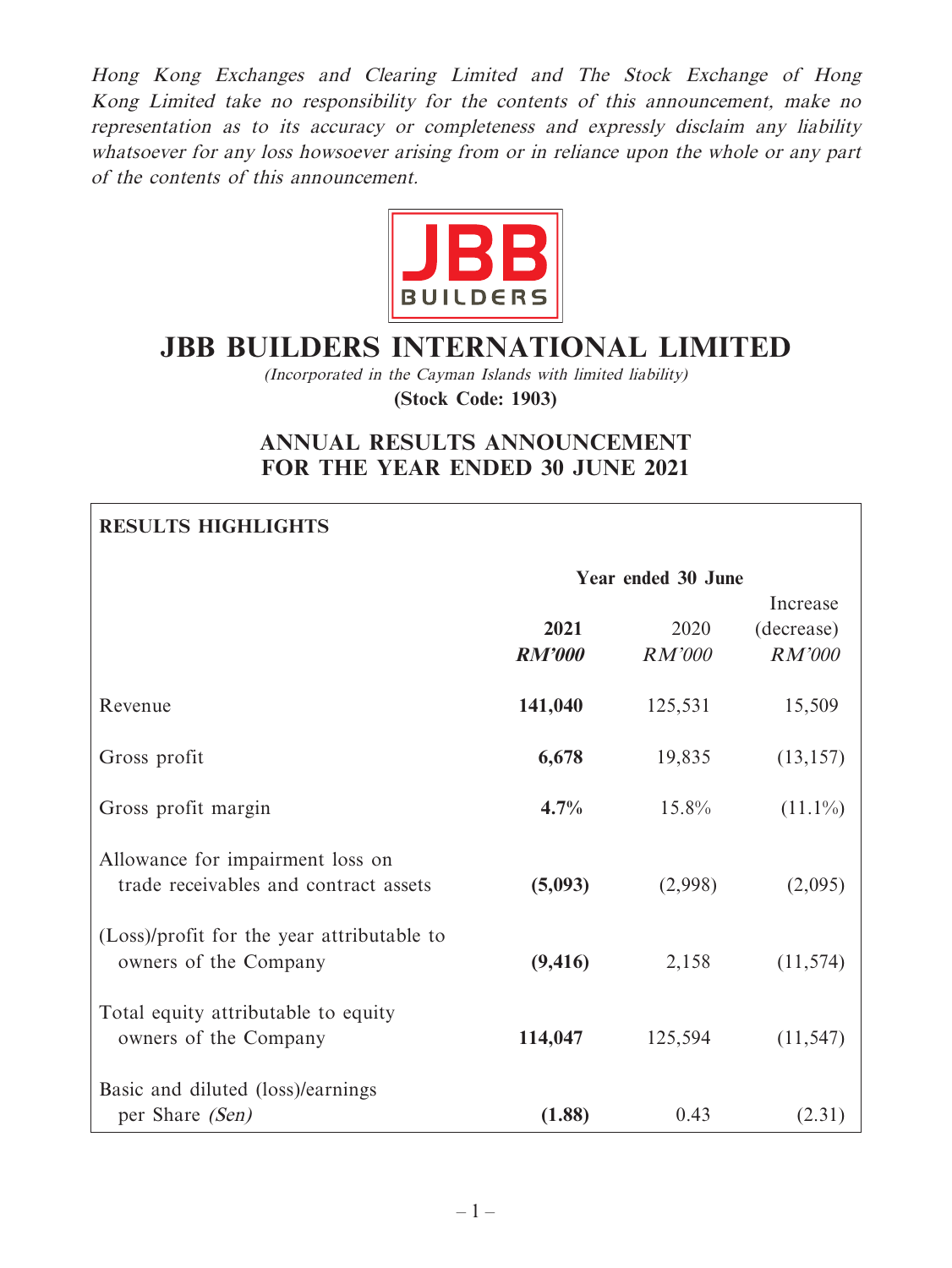#### **ANNUAL RESULTS**

The board (the "**Board**") of directors (the "**Directors**") of JBB Builders International Limited (the "**Company**") is pleased to announce the audited consolidated financial results of the Company and its subsidiaries (collectively, the "**Group**") for the year ended 30 June 2021 together with the comparative figures for the year ended 30 June 2020. All amounts set out in this announcement are expressed in Ringgit Malaysia ("**RM**") unless otherwise indicated.

### **CONSOLIDATED STATEMENT OF PROFIT OR LOSS AND OTHER COMPREHENSIVE INCOME**

FOR THE YEAR ENDED 30 JUNE 2021

|                                                                                                                                              | <b>Notes</b>                     | 2021<br><b>RM'000</b>            | 2020<br>RM'000             |
|----------------------------------------------------------------------------------------------------------------------------------------------|----------------------------------|----------------------------------|----------------------------|
| Revenue<br>Direct costs                                                                                                                      | $\overline{4}$                   | 141,040<br>(134, 362)            | 125,531<br>(105, 696)      |
| Gross profit<br>Other revenue<br>Other net loss<br>Allowance for impairment loss on                                                          | $\mathcal{F}_{\mathcal{L}}$<br>5 | 6,678<br>1,172<br>(1,305)        | 19,835<br>2,397<br>(1,284) |
| trade receivables and contract assets<br>General and administrative expenses                                                                 | 6(c)                             | (5,093)<br>(10,906)              | (2,998)<br>(15,246)        |
| (Loss)/profit from operations<br>Share of profit/(loss) of a joint venture<br>Finance costs                                                  | 6(a)                             | (9, 454)<br>112<br>(302)         | 2,704<br>(37)<br>(147)     |
| (Loss)/profit before taxation<br>Income tax expenses                                                                                         | 6<br>8                           | (9,644)<br>(1, 815)              | 2,520<br>(2,200)           |
| (Loss)/profit for the year                                                                                                                   |                                  | (11, 459)                        | 320                        |
| Other comprehensive (loss)/profit for the year<br>Items that will not be reclassified to profit or loss:<br>Currency translation differences |                                  | (2, 131)                         | 2,835                      |
| Total comprehensive (loss)/income for the year                                                                                               |                                  | (13,590)                         | 3,155                      |
| (Loss)/profit for the year attributable to:<br>Owners of the Company<br>Non-controlling interests                                            |                                  | (9, 416)<br>(2,043)<br>(11, 459) | 2,158<br>(1,838)<br>320    |
| Total comprehensive (loss)/income attributable to:<br>Owners of the Company<br>Non-controlling interests                                     |                                  | (11, 547)<br>(2,043)             | 4,993<br>(1,838)           |
|                                                                                                                                              |                                  | (13,590)                         | 3,155                      |
| (Loss)/earnings per share (Sen per share)<br><b>Basic</b><br>- Diluted                                                                       | 9                                | (1.88)<br>(1.88)                 | 0.43<br>0.43               |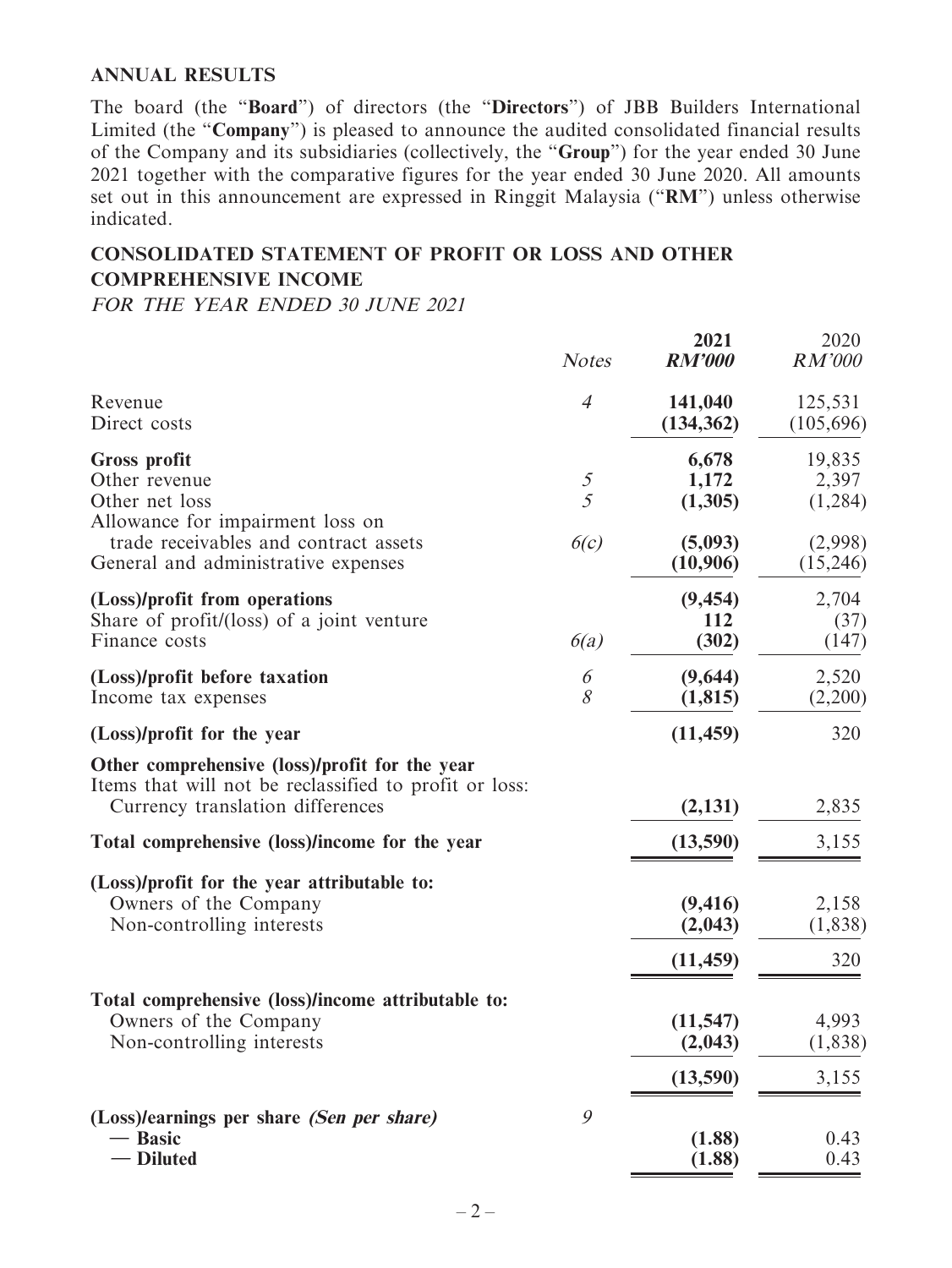# **CONSOLIDATED STATEMENT OF FINANCIAL POSITION**

# AS AT 30 JUNE 2021

|                                                                    | <b>Notes</b> | 30 June<br>2021<br><b>RM'000</b> | 30 June<br>2020<br>RM'000 | 1 July<br>2019<br><b>RM'000</b> |
|--------------------------------------------------------------------|--------------|----------------------------------|---------------------------|---------------------------------|
| <b>Non-current assets</b>                                          |              |                                  |                           |                                 |
| Property, plant and equipment                                      |              | 1,400                            | 4,677                     | 9,208                           |
| Investment properties                                              |              | 2,200                            | 2,710                     | 3,300                           |
| Interest in a joint venture                                        |              | 410                              | 298                       | 335                             |
| Deposits paid for acquisition of investment                        |              |                                  |                           |                                 |
| properties                                                         | 10(a)        | 18,243                           | 22,095                    |                                 |
| Deposits paid for acquisition of property,                         |              | 183                              | 101                       |                                 |
| plant and equipment<br>Deposits placed for life insurance policies | 10(b)        | 978                              | 287                       |                                 |
| Deferred tax assets                                                |              | 103                              | 1,276                     | 318                             |
|                                                                    |              |                                  |                           |                                 |
|                                                                    |              | 23,517                           | 31,444                    | 13,161                          |
| <b>Current assets</b>                                              |              |                                  |                           |                                 |
| Trade and other receivables                                        | 11           | 97,267                           | 84,704                    | 105,440                         |
| Contract assets                                                    | 12(a)        | 45,479                           | 42,037                    | 102,282                         |
| Tax recoverable<br>Financial assets at fair value through profit   |              | 2,251                            | 2,037                     | 2,528                           |
| or loss (" <b>FVTPL"</b> )                                         | 13           | 1,045                            |                           |                                 |
| Fixed deposits with maturity over three                            |              |                                  |                           |                                 |
| months                                                             |              | 5,203                            | 5,000                     |                                 |
| Pledged bank deposits                                              |              | 9,797                            | 9,178                     | 5,593                           |
| Cash and cash equivalents                                          |              | 85,309                           | 75,968                    | 114,638                         |
|                                                                    |              | 246,351                          | 218,924                   | 330,481                         |
| <b>Current liabilities</b>                                         |              |                                  |                           |                                 |
| Trade and other payables                                           | 14           | 135,618                          | 111,835                   | 199,628                         |
| Contract liabilities                                               | 12(b)        | 124                              | 1,282                     | 89<br>501                       |
| Bank loan<br>Lease liabilities                                     |              | 2,675<br>289                     | 548                       | 1,215                           |
| Provision for taxation                                             |              | 383                              |                           | 2,174                           |
|                                                                    |              | 139,089                          | 113,665                   | 203,607                         |
| Net currents assets                                                |              | 107,262                          | 105,259                   | 126,874                         |
| Total assets less current liabilities                              |              | 130,779                          | 136,703                   | 140,035                         |
| <b>Non-current liabilities</b>                                     |              |                                  |                           |                                 |
| Bank loan                                                          |              | 7,889                            |                           |                                 |
| Lease liabilities                                                  |              | 522                              | 745                       | 1,271                           |
| Deferred tax liabilities                                           |              |                                  |                           | 626                             |
|                                                                    |              | 8,411                            | 745                       | 1,897                           |
| Net assets                                                         |              | 122,368                          | 135,958                   | 138,138                         |
| Capital and reserves                                               |              |                                  |                           |                                 |
| Share capital                                                      | 15           | 2,672                            | 2,672                     | 2,672                           |
| Reserves                                                           |              | 111,375                          | 122,922                   | 123,264                         |
| Total equity attributable to equity owners of                      |              |                                  |                           |                                 |
| the Company                                                        |              | 114,047                          | 125,594                   | 125,936                         |
| Non-controlling interests                                          |              | 8,321                            | 10,364                    | 12,202                          |
|                                                                    |              | 122,368                          | 135,958                   | 138,138                         |
|                                                                    |              |                                  |                           |                                 |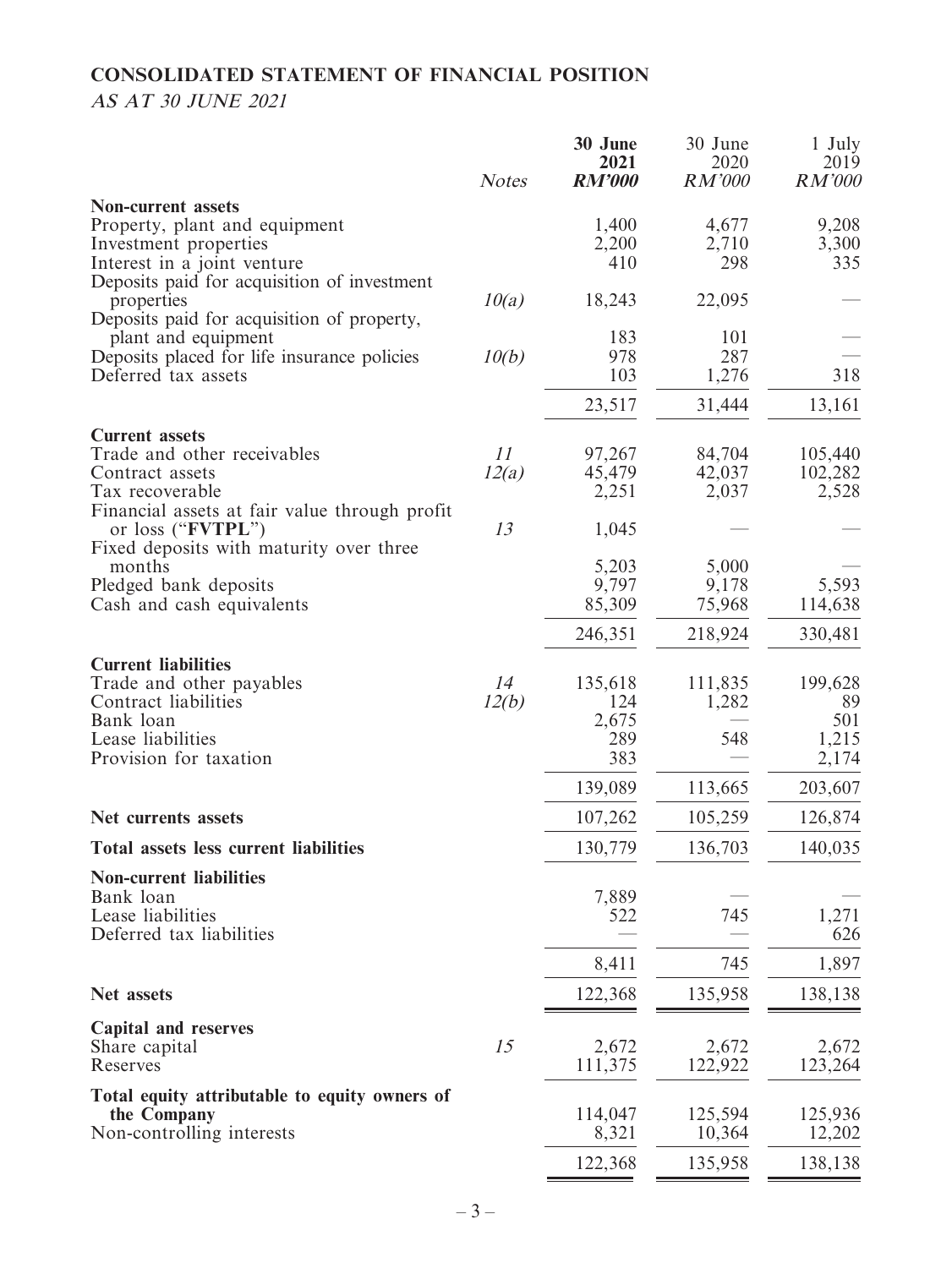# **NOTES TO THE CONSOLIDATED FINANCIAL STATEMENTS** FOR THE YEAR ENDED 30 JUNE 2021

#### **1. GENERAL INFORMATION**

The Company was incorporated in the Cayman Islands as an exempted company with limited liabilities on 30 April 2018 under the Companies Law (Cap. 22) (Law 3 of 1961, as consolidated and revised) of the Cayman Islands. The Company's registered address is located at Cricket Square, Hutchins Drive, P.O. Box 2681, Grand Cayman KY1-1111, Cayman Islands. The principal place of business of the Company is located at Room 1222, 12/F, Soundwill Plaza II — Midtown, 1–29 Tang Lung Street, Causeway Bay, Hong Kong.

The ordinary shares of the Company (the "**Share**") were listed on the Main Board of The Stock Exchange of Hong Kong Limited (the "**Stock Exchange**") on 10 May 2019 (the "**Listing**").

The Company is an investment holding company and the Company's subsidiaries are principally engaged in the provision of marine construction services and building and infrastructure services. As at 30 June 2021, the Directors consider that the Company is ultimately controlled by Dato' Ng Say Piyu and Datin Ngooi Leng Swee (the "**Controlling Shareholders**"), who have entered into a concert party deed on 16 May 2018.

#### **2. BASIS OF PREPARATION OF THE CONSOLIDATED FINANCIAL STATEMENTS**

#### **(a) Statement of compliance**

These financial statements have been prepared in accordance with all applicable International Financial Reporting Standards ("**IFRSs**"), which collective term includes all applicable individual International Financial Reporting Standards, International Accounting Standards ("**IASs**") and Interpretations issued by the International Accounting Standards Board ("**IASB**") and the disclosure requirements of the Hong Kong Companies Ordinance. These financial statements also comply with the applicable disclosure provisions of the Rules Governing the Listing of Securities on the Stock Exchange.

The IASB has issued certain new and revised IFRSs which are first effective or available for early adoption for the current accounting period of the Group. Note 3 provides information on any changes in accounting policies resulting from the initial application of these developments to the extent that they are relevant to the Group for the current and prior accounting periods reflected in these financial statements.

#### **(b) Basis of preparation of the financial statements**

The consolidated financial statements for the year ended 30 June 2021 comprise the Company and its subsidiaries (together referred to as the "**Group**") and the Group's interest in a joint venture.

Items included in the financial statements of each entity in the Group are measured using the currency of the primary economic environment in which the entity operates (the "**functional currency**"). The functional currency of the Company is Hong Kong dollars ("**HK\$**") and the consolidated financial statements are presented in Malaysian Ringgit ("**RM**"), rounded to the nearest thousand, unless otherwise stated, as the Group's principal activities were carried out in Malaysia and Singapore in which the management uses RM to control and monitor the performance and financial position of the Group.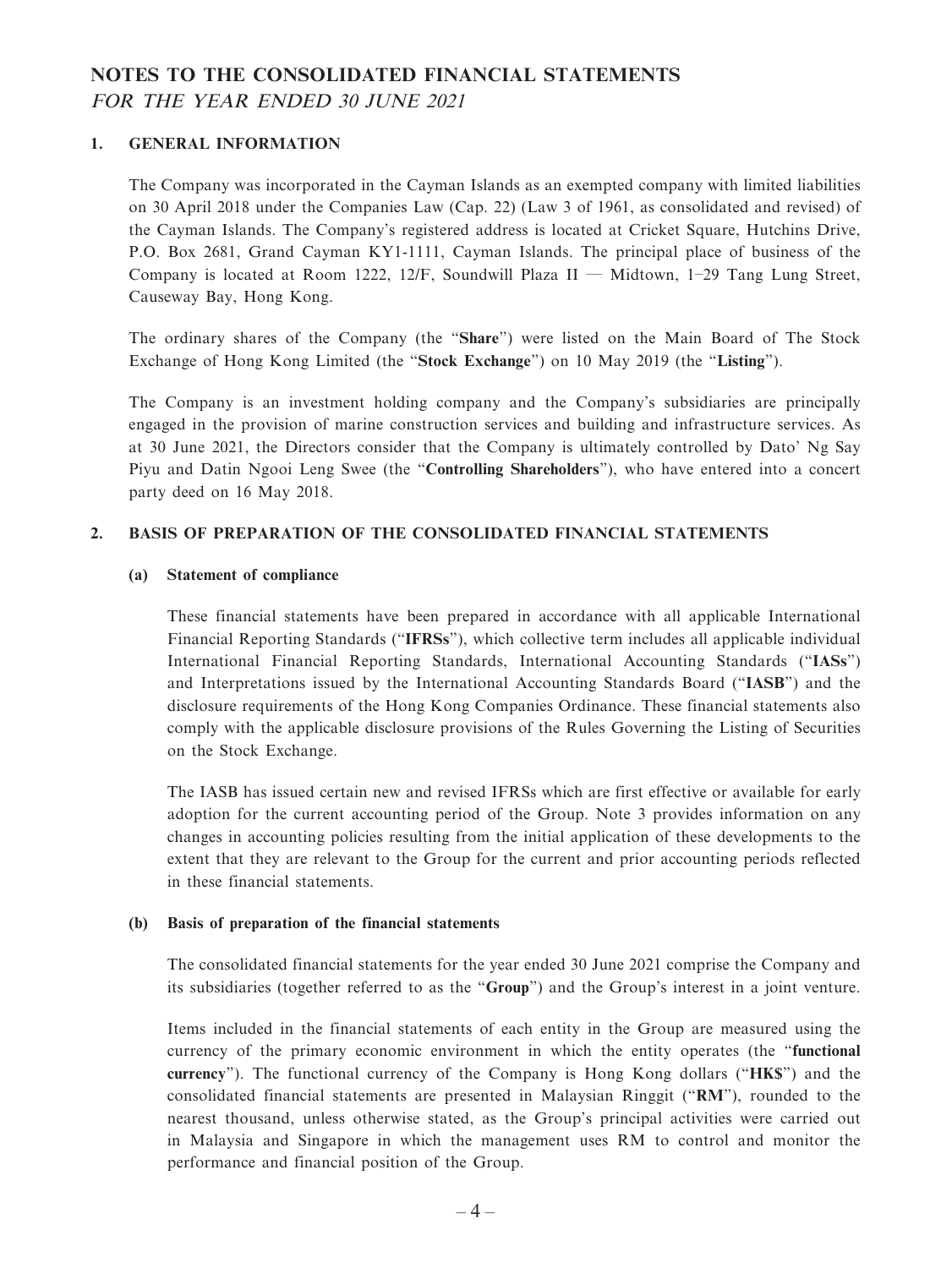The measurement basis used in the preparation of the consolidated financial statements is the historical cost basis except that the investment properties, including interests in leasehold land and buildings held as investment properties where the Group is the registered owner of the property interest, and financial assets at FVTPL are stated at their fair value.

The deposits placed for life insurance policies are carried at the cash surrender value of the policies.

In previous financial year, Hong Kong Financial Reporting Standards ("**HKFRSs**") issued by the Hong Kong Institute of Certified Public Accountants ("**HKICPA**") were applied in the consolidated financial statements. During the current financial year, the Group has applied, for the first time, the IFRSs, in accordance with IFRS 1 "First-time adoption of International Financial Reporting Standards" with a date of transition to IFRSs on 1 July 2019. IFRSs are virtually identical to HKFRSs. The first-time adoption of IFRSs in the current financial year financial statements did not result in material impact on the Group's financial performance and financial position for prior year set out in these financial statements prepared under HKFRSs issued by the HKICPA as of the date of transition and for the year ended 30 June 2020.

Other than changes in accounting policies resulting from the application of new and amendments to IFRSs, the accounting policies and methods computation used in the consolidated financial statements for the year ended 30 June 2021 are the same as those presented in the preparation of the Group's annual financial statements for the year ended 30 June 2020.

The preparation of the consolidated financial statements in conformity with IFRSs requires management to make judgements, estimates and assumptions that affect the application of policies and reported amounts of assets, liabilities, income and expenses. The estimates and associated assumptions are based on historical experience and various other factors believed to be reasonable under the circumstances, the results of which form the basis of making the judgements about carrying amounts of assets and liabilities not readily apparent from other sources. Actual results may differ from these estimates.

The estimates and underlying assumptions are reviewed on an ongoing basis. Revisions to accounting estimates are recognised in the period in which the estimate is revised if the revision affects only that period, or in the period of the revision and future periods if the revision affects both current and future periods.

### **3. APPLICATION OF NEW AND AMENDMENTS TO INTERNATIONAL FINANCIAL REPORTING STANDARDS ("IFRSs")**

The Group has applied the following new and amendments to IFRSs issued by IASB for the first time in the current year:

| Amendments to IAS 1 and IAS 8                     | Definition of Material            |
|---------------------------------------------------|-----------------------------------|
| Amendments to IFRS 3                              | Definition of a Business          |
| Amendments to IFRS 16                             | COVID-19-Related Rent Concessions |
| Amendments to IFRS 9, IAS 39 and IFRS 7           | Interest Rate Benchmark Reform    |
| Conceptual Framework for Financial Reporting 2018 | Revised Conceptual Framework for  |
|                                                   | Financial Reporting               |

None of the developments have had a material effect on how the Group's results and financial position for the current or prior years have been prepared or presented. The Group has not applied any new standard or interpretation that is not yet effective for the current accounting period.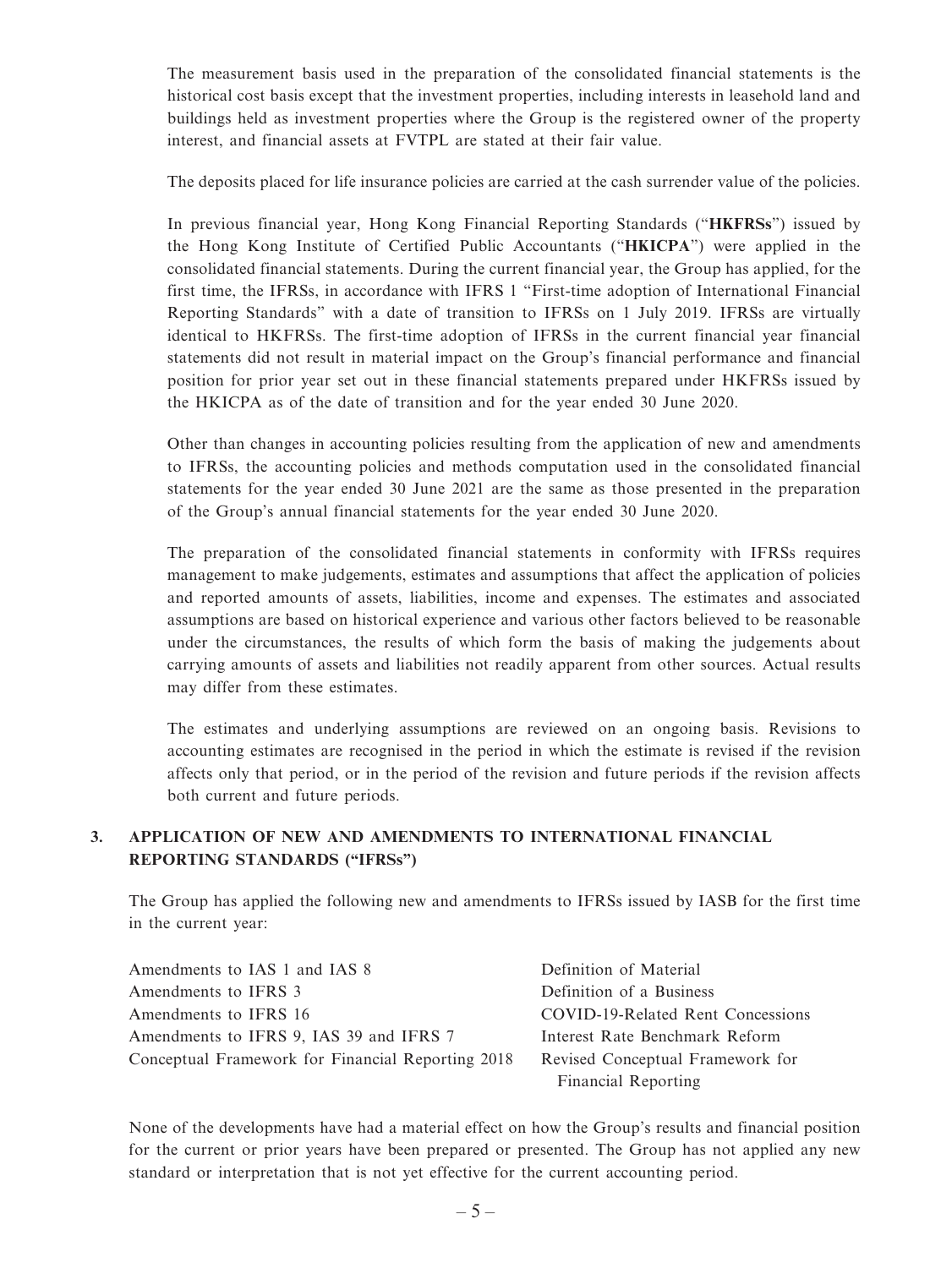#### **4. REVENUE AND SEGMENT REPORTING**

The principal activities of the Group are the provision of marine construction services and buildings and infrastructure services.

#### **(a) Disaggregation of revenue**

Disaggregation of revenue from contracts with customers by major products or services lines is as follows:

Revenue from contracts with customers within the scope of IFRS 15

|                                 | 2021          | 2020          |
|---------------------------------|---------------|---------------|
|                                 | <b>RM'000</b> | <i>RM'000</i> |
| Construction contracts          |               |               |
| - Reclamation and related works | 2,225         | 11,105        |
| - Building and infrastructure   | 41,262        | 82,678        |
|                                 | 43,487        | 93,783        |
| Marine transportation           | 97,553        | 31,748        |
|                                 | 141,040       | 125,531       |

Revenue from construction contracts is recognised over time and revenue from marine transportation is recognised at a point in time.

As at 30 June 2021, the aggregate amount of the transaction price allocated to the remaining performance obligations under the Group's existing contracts is approximately RM593,215,000 (2020: RM692,150,000). This amount represents revenue expected to be recognised in future from construction contracts and marine transportation contracts entered into between the customers and the Group. The Group will recognise the expected revenue in future when or as the work is completed, which is expected to be during the years ending 30 June 2022 to 30 June 2025.

#### **(b) Segment reporting**

IFRS 8 Operating Segments requires operating segments to be identified on the basis of internal reports about components of the Group that are regularly reviewed by the board of directors of the Company, being the chief operating decision maker (the "**CODM**"), for the purpose of allocating resources to segments and assessing their performance.

For management purpose, the Group is organised into business units based on their products and services and has three reportable segments as follows:

#### **Marine construction services**

— Reclamation and related works, which includes land reclamation and other marine civil works and may involve soil and site investigation, land and hydrographic survey, prereclamation design, sand handling/filling, ground treatment and sand surcharge and removal work.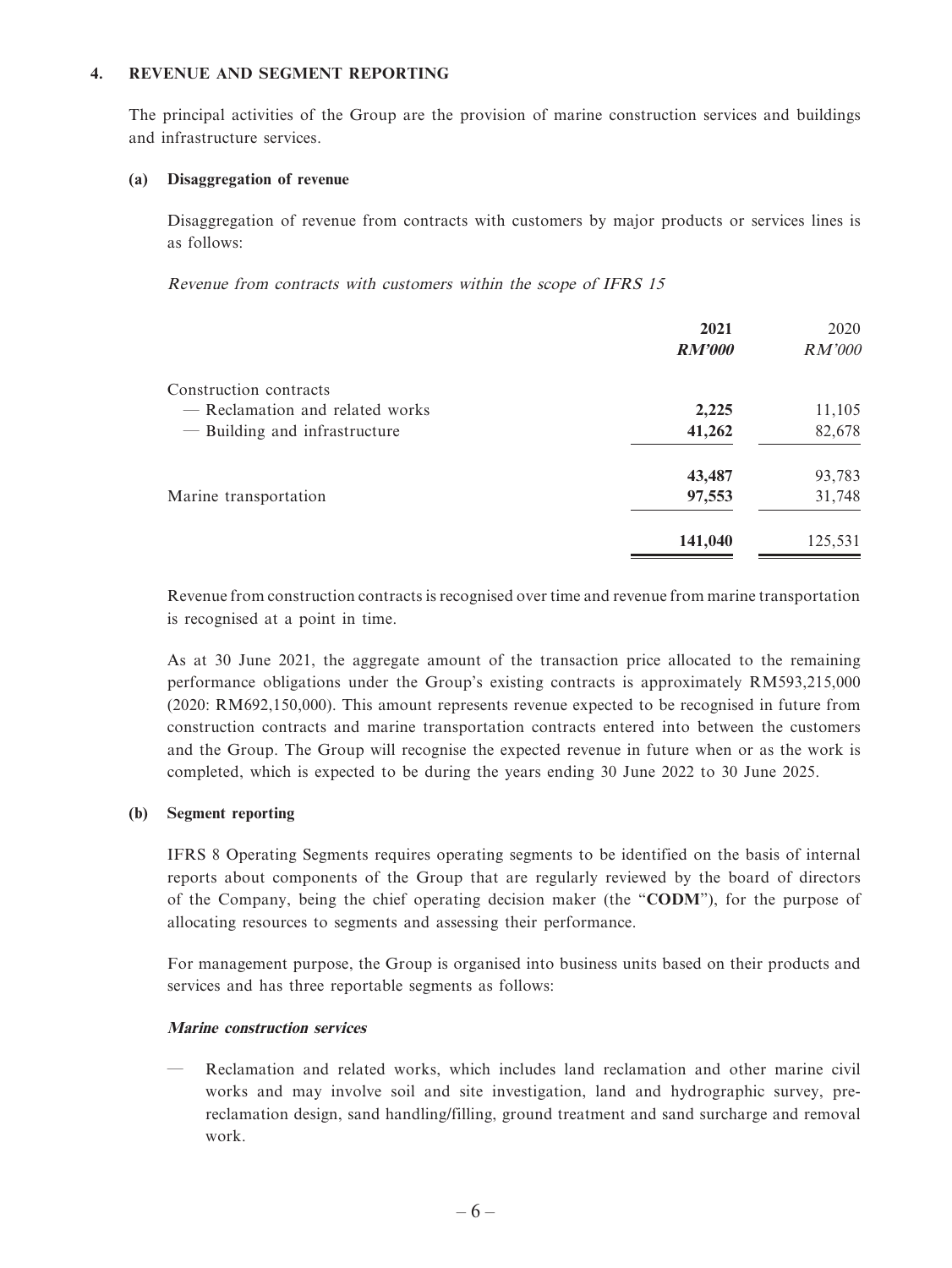— Marine transportation, which involves transportation of marine sand including the extraction of marine sand from the approved sand source onto sand carriage and delivery of marine sand to designated sites where the marine sand is unloaded to be used for land reclamation.

#### **Building and infrastructure services**

— General building work in construction of properties and infrastructure works.

Segment (loss)/profit represents the (loss)/profit earned by each segment without allocation of central administrative and corporate expenses, unallocated other revenue and other net loss, finance costs and share of profit/(loss) of a joint venture. This is the measure reported to the CODM, for the purposes of resources allocation and performance assessment. Inter-segment sales are priced with reference to prices charged to external parties for similar orders.

No segment assets and liabilities are presented as they were not regularly provided to the CODM for the purpose of resources allocation and performance assessment.

Information regarding the above segments is reported below.

The following is an analysis of the Group's revenue and results by reportable segments:

#### **For the year ended 30 June 2021**

|                                                                                      | <b>Marine</b> construction                                  |                                                  |                                                        |                               |
|--------------------------------------------------------------------------------------|-------------------------------------------------------------|--------------------------------------------------|--------------------------------------------------------|-------------------------------|
|                                                                                      | <b>Reclamation</b><br>and related<br>works<br><b>RM'000</b> | <b>Marine</b><br>transportation<br><b>RM'000</b> | <b>Building and</b><br>infrastructure<br><b>RM'000</b> | <b>Total</b><br><b>RM'000</b> |
| Reportable segment revenue                                                           | 2,225                                                       | 97,553                                           | 41,262                                                 | 141,040                       |
| Reportable segment (loss)/profit                                                     | (3,982)                                                     | (367)                                            | 3,228                                                  | (1,121)                       |
| Unallocated central administrative                                                   |                                                             |                                                  |                                                        |                               |
| and corporate expenses                                                               |                                                             |                                                  |                                                        | (9,604)                       |
| Unallocated other revenue and other net loss                                         |                                                             |                                                  |                                                        | 1,271                         |
| Finance costs                                                                        |                                                             |                                                  |                                                        | (302)                         |
| Share of profit of a joint venture                                                   |                                                             |                                                  |                                                        | 112                           |
| Loss before taxation                                                                 |                                                             |                                                  |                                                        | (9,644)                       |
| Other segment information                                                            |                                                             |                                                  |                                                        |                               |
| Depreciation                                                                         | 2,513                                                       | 1                                                |                                                        | 2,514                         |
| (Reversal)/allowance for impairment loss on trade<br>receivables and contract assets | (90)                                                        | 4,101                                            | 1,082                                                  | 5,093                         |
| (Gain) on disposal of deposits paid for acquisition of                               |                                                             |                                                  |                                                        |                               |
| investment properties                                                                |                                                             |                                                  | (787)                                                  | (787)                         |
| Impairment loss on deposits paid for acquisition of                                  |                                                             |                                                  |                                                        |                               |
| investment properties                                                                |                                                             |                                                  | 1,467                                                  | 1,467                         |
| Impairment loss on property, plant and equipment                                     | 745                                                         |                                                  |                                                        | 745                           |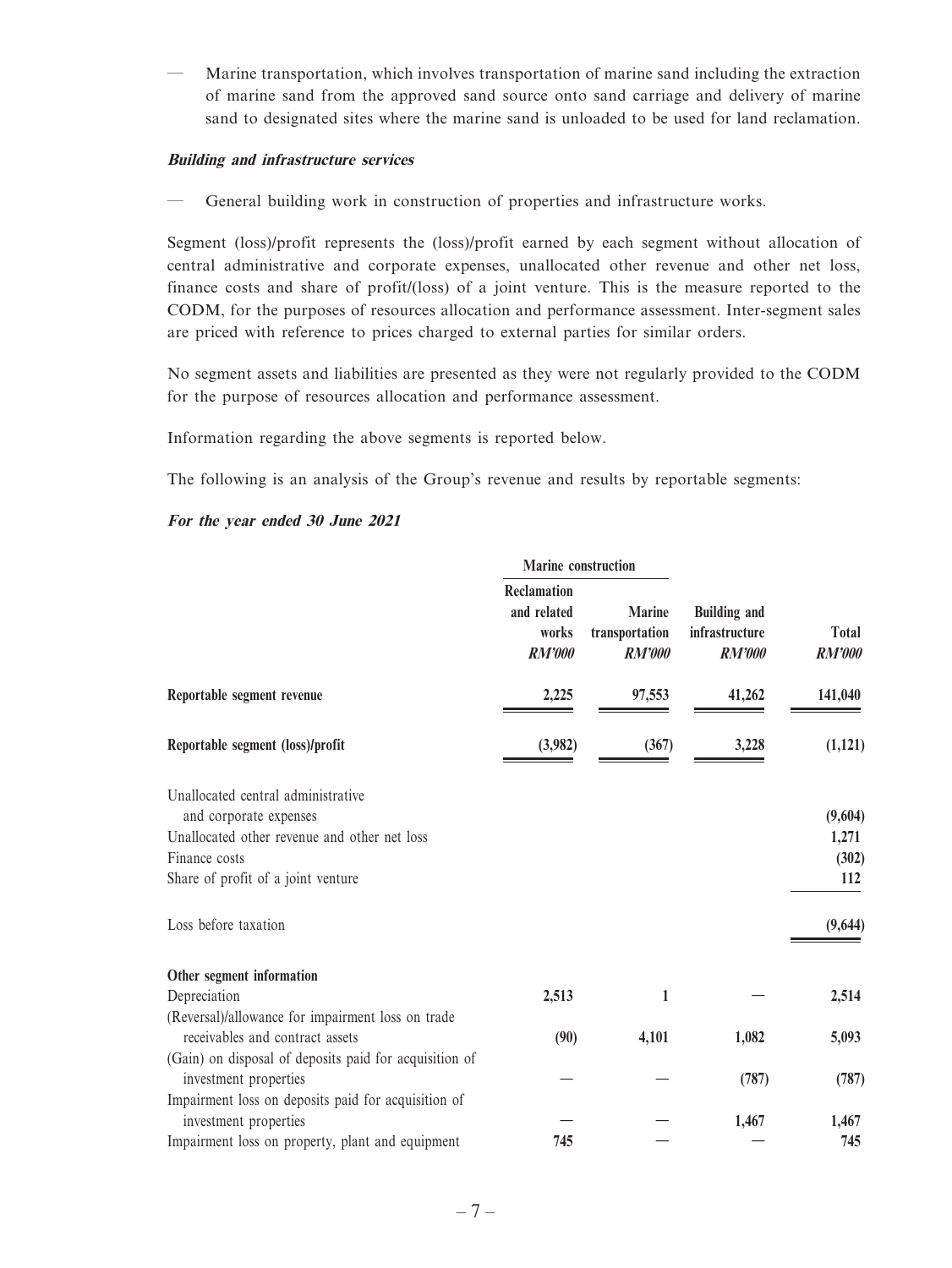|                                                                                                                                                                      | Marine construction                             |                                    |                                          |                                                      |                                    |
|----------------------------------------------------------------------------------------------------------------------------------------------------------------------|-------------------------------------------------|------------------------------------|------------------------------------------|------------------------------------------------------|------------------------------------|
|                                                                                                                                                                      | Reclamation<br>and related<br>works<br>$RM'000$ | Marine<br>transportation<br>RM'000 | Building and<br>infrastructure<br>RM'000 | Elimination of<br>inter-segment<br>revenue<br>RM'000 | Total<br>RM'000                    |
| Revenue<br>Revenue from external customers<br>Inter-segment revenue                                                                                                  | 11,105<br>5,867                                 | 31,748                             | 82,678                                   | (5,867)                                              | 125,531                            |
| Reportable segment revenue                                                                                                                                           | 16,972                                          | 31,748                             | 82,678                                   | (5,867)                                              | 125,531                            |
| Reportable segment (loss)/profit                                                                                                                                     | (2,939)                                         | 5,573                              | 13,644                                   |                                                      | 16,278                             |
| Unallocated central administrative<br>and corporate expenses<br>Unallocated other revenue and other<br>net loss<br>Finance costs<br>Share of loss of a joint venture |                                                 |                                    |                                          |                                                      | (15,365)<br>1,791<br>(147)<br>(37) |
| Profit before taxation                                                                                                                                               |                                                 |                                    |                                          |                                                      | 2,520                              |
| Other segment information<br>Depreciation<br>Allowance/(reversal) for impairment                                                                                     | 3,882                                           | 14                                 |                                          |                                                      | 3,896                              |
| loss on trade receivables and<br>contract assets<br>(Gain) on disposal of property,                                                                                  | 107                                             | (18)                               | 2,909                                    |                                                      | 2,998                              |
| plant and equipment                                                                                                                                                  | (393)                                           | (46)                               |                                          |                                                      | (439)                              |
| Write off of property,<br>plant and equipment                                                                                                                        |                                                 | 12                                 |                                          |                                                      | 12                                 |

#### **Geographical information**

The following is an analysis of geographical location of the Group's revenue from external customers. The geographical location of customers is based on the location at which the services were provided or the goods delivered.

|                              | 2021          | 2020    |
|------------------------------|---------------|---------|
|                              | <b>RM'000</b> | RM'000  |
| Malaysia (place of domicile) | 54,516        | 125,531 |
| Singapore                    | 86,524        |         |
|                              | 141,040       | 125,531 |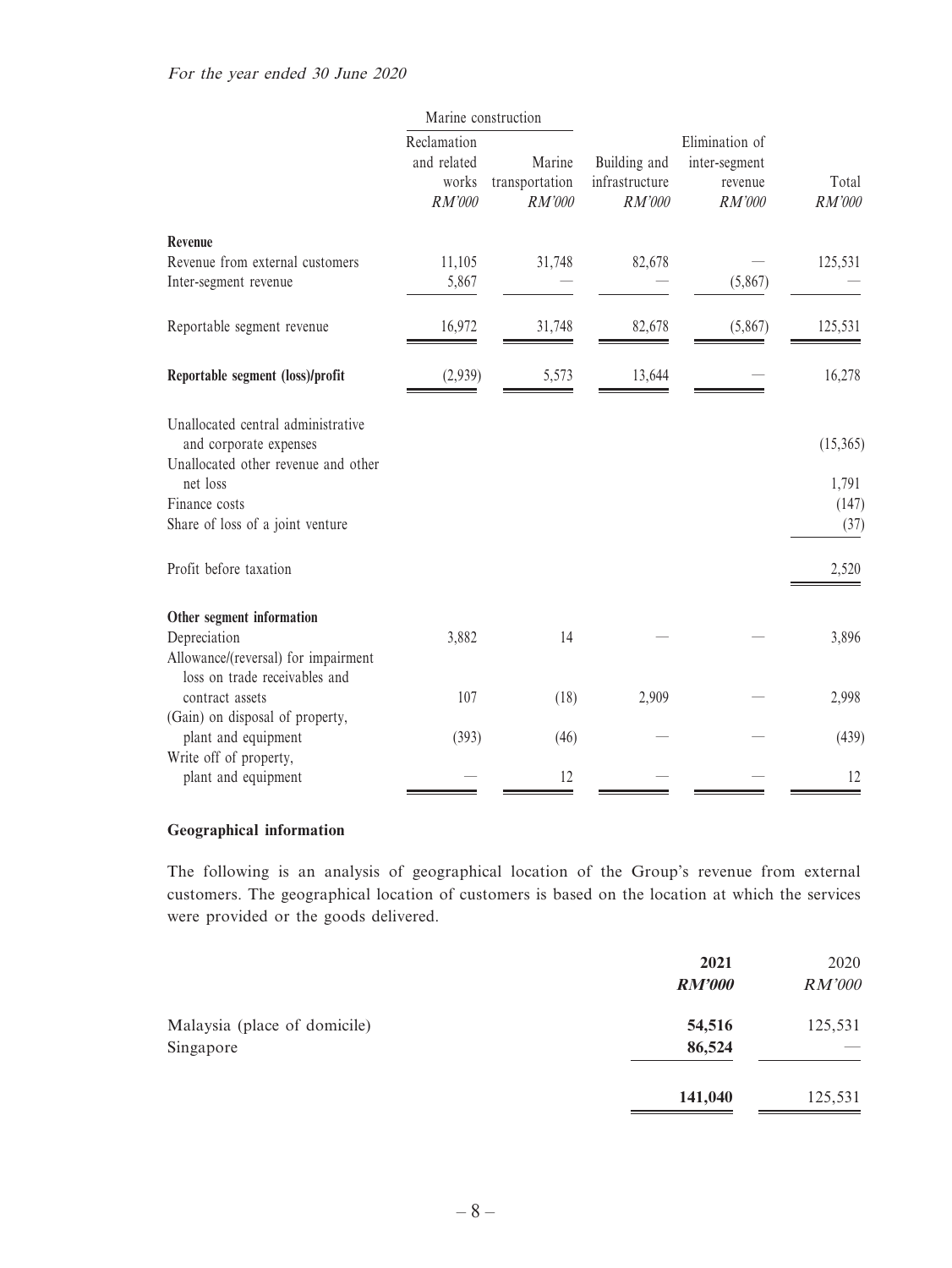#### **5. OTHER REVENUE AND OTHER NET LOSS**

|                                                                 | 2021<br><b>RM'000</b> | 2020<br>RM'000 |
|-----------------------------------------------------------------|-----------------------|----------------|
| Other revenue                                                   |                       |                |
| Interest income on financial assets measured at amortised cost  | 1,037                 | 2,367          |
| Handling service fee on provision of diesel                     | 21                    | 15             |
| Others                                                          | 114                   | 15             |
|                                                                 | 1,172                 | 2,397          |
| Other net loss                                                  |                       |                |
| Impairment loss on deposits paid for acquisition of investment  |                       |                |
| properties                                                      | (1, 467)              |                |
| Impairment loss on property, plant and equipment                | (745)                 |                |
| Fair value loss on investment properties                        | (510)                 | (590)          |
| Loss on deposits placed for life insurance policies             | (113)                 | (114)          |
| Fair value loss on financial assets at FVTPL                    | (55)                  |                |
| Gain on disposal of deposits paid for acquisition of investment |                       |                |
| properties                                                      | 787                   |                |
| Net foreign exchange gain/(loss)                                | 748                   | (1,007)        |
| Gain on disposal of property, plant and equipment               | 50                    | 439            |
| Write off of property, plant and equipment                      |                       | (12)           |
|                                                                 | (1,305)               | (1, 284)       |

### **6. (LOSS)/PROFIT BEFORE TAXATION**

(Loss)/profit before taxation is arrived at after charging/(crediting):

#### **(a) Finance costs**

|                                                              | 2021<br><b>RM'000</b> | 2020<br><i>RM'000</i> |
|--------------------------------------------------------------|-----------------------|-----------------------|
| Interest on bank loan                                        | 267                   | 47                    |
| Interest on lease liabilities                                | 35                    | 100                   |
| Total interest expenses on financial liabilities not at fair |                       |                       |
| value through profit or loss                                 | 302                   | 147                   |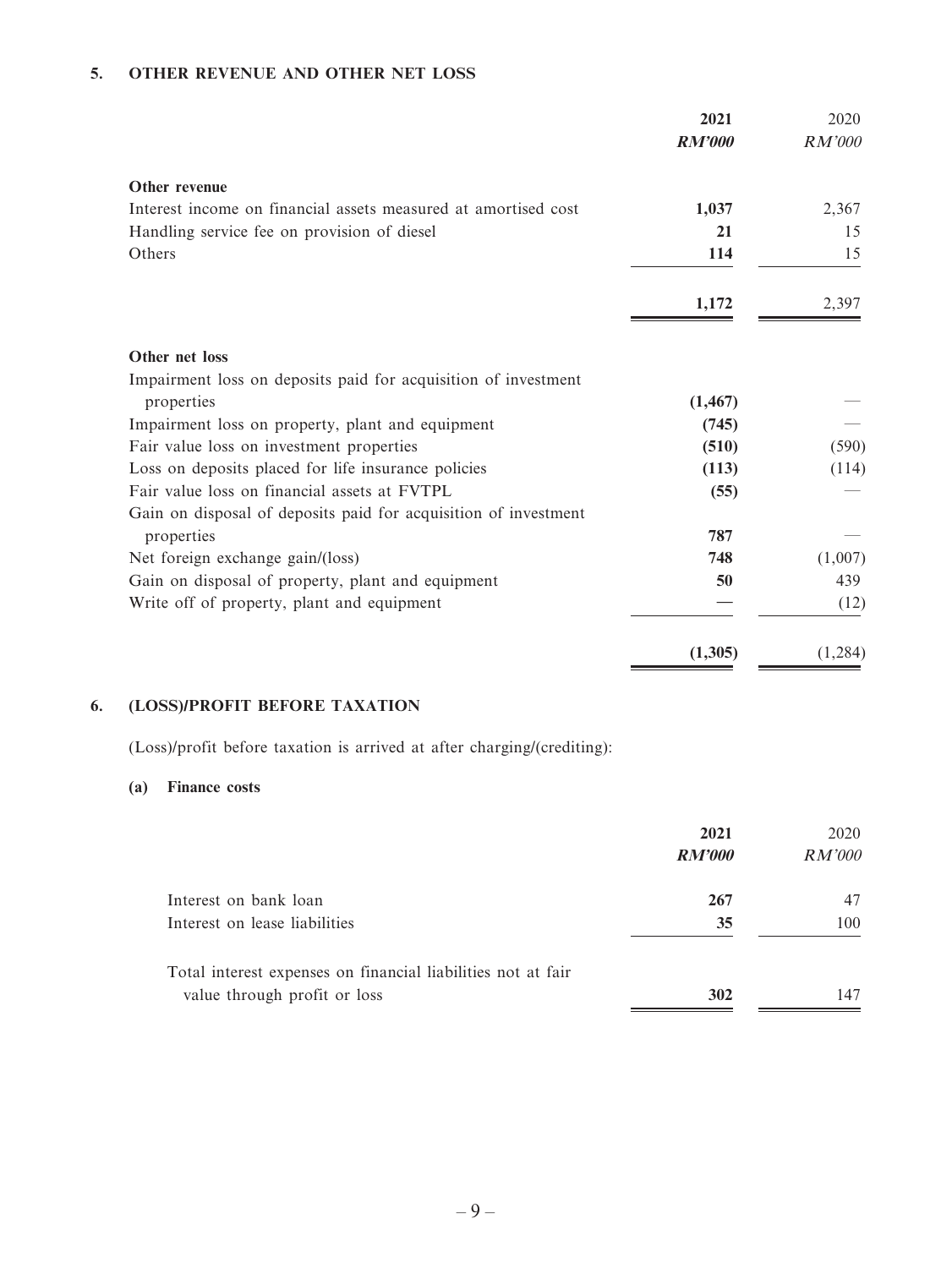### **(b) Staff costs (including Directors' emoluments)**

|     |                                                                                 | 2021<br><b>RM'000</b> | 2020<br>RM'000 |
|-----|---------------------------------------------------------------------------------|-----------------------|----------------|
|     | Salaries, wages and other benefits                                              | 6,827                 | 9,103          |
|     | Contributions to defined contribution retirement plan                           | 640                   | 814            |
|     |                                                                                 | 7,467                 | 9,917          |
|     | Less: Amount included in direct costs                                           | (501)                 | (1,180)        |
|     |                                                                                 | 6,966                 | 8,737          |
| (c) | Other items                                                                     |                       |                |
|     |                                                                                 | 2021                  | 2020           |
|     |                                                                                 | <b>RM'000</b>         | RM'000         |
|     | Depreciation charge                                                             |                       |                |
|     | - owned property, plant and equipment                                           | 2,397                 | 3,396          |
|     | - right-of-use assets                                                           | 486                   | 983            |
|     |                                                                                 | 2,883                 | 4,379          |
|     | Less: Amount included in direct costs                                           | (2,313)               | (3,671)        |
|     |                                                                                 | 570                   | 708            |
|     | Short-term lease expenses                                                       | 549                   | 1,425          |
|     | Less: Amount included in direct costs                                           | (380)                 | (1,269)        |
|     |                                                                                 | 169                   | 156            |
|     | Allowance for impairment loss on trade receivables and                          |                       |                |
|     | contract assets                                                                 | 5,093                 | 2,998          |
|     | Auditors' remuneration                                                          | 364                   | 498            |
|     | Impairment loss on deposits paid for acquisition of<br>investment properties    | 1,467                 |                |
|     | Impairment loss on property, plant and equipment                                | 745                   |                |
|     | Fair value loss on investment properties                                        | 510                   | 590            |
|     | Loss on deposits placed for life insurance policies                             | 113                   | 114            |
|     | Fair value loss on financial assets at FVTPL                                    | 55                    |                |
|     | (Gain) on disposal of deposits paid for acquisition of<br>investment properties | (787)                 |                |
|     | Net foreign exchange (gain)/loss                                                | (748)                 | 1,007          |
|     | (Gain) on disposal of property, plant and equipment                             | (50)                  | (439)          |
|     | Write off of property, plant and equipment                                      |                       | 12             |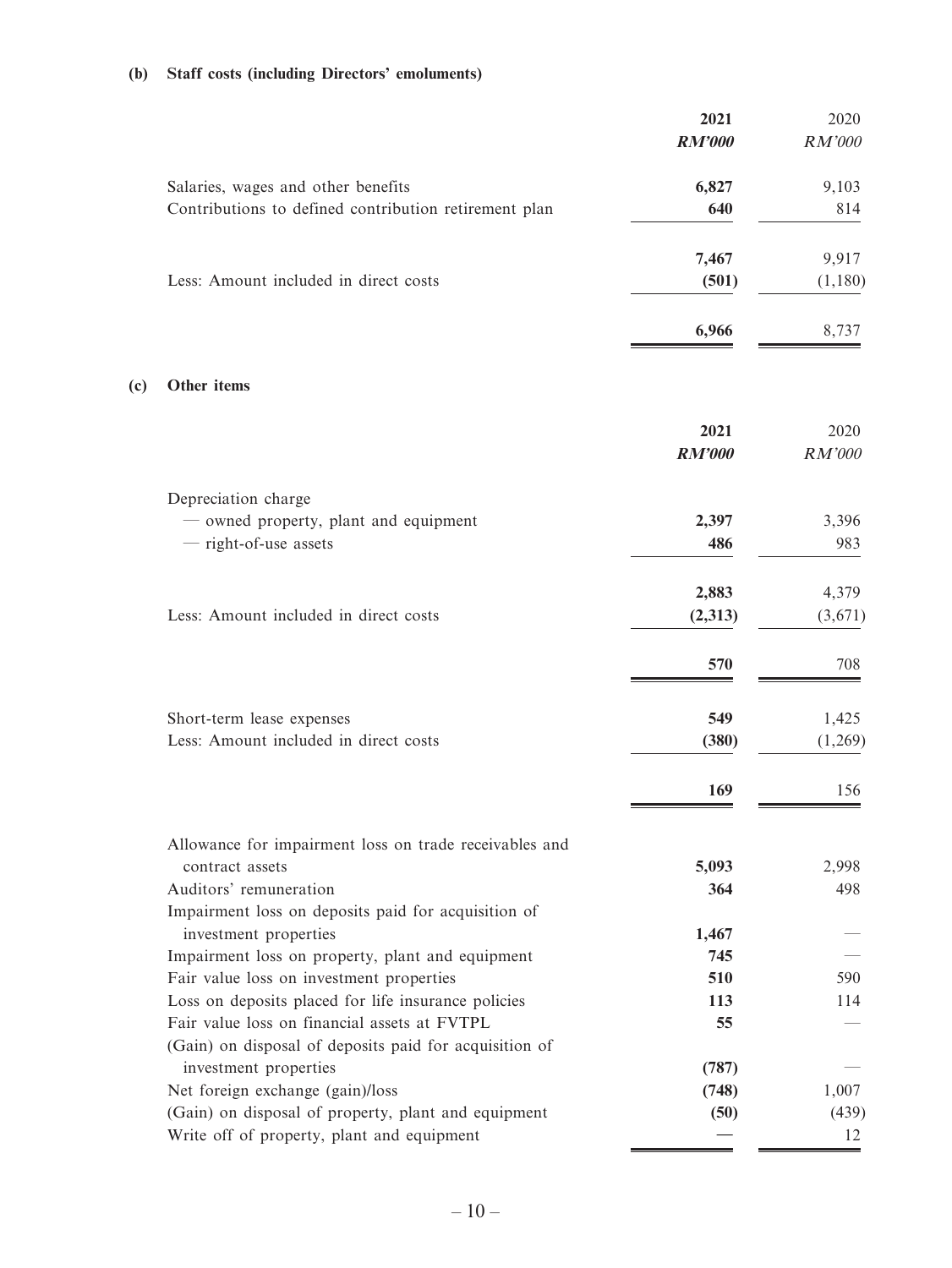#### **7. DIVIDENDS**

The Board does not recommend to declare any final dividend for the year ended 30 June 2021 (2020: nil).

#### **8. INCOME TAX EXPENSES**

|                                                             | 2021          | 2020          |
|-------------------------------------------------------------|---------------|---------------|
|                                                             | <b>RM'000</b> | <i>RM'000</i> |
| <b>Current tax</b>                                          |               |               |
| Malaysia corporate income tax                               | 9             | 3,649         |
| Singapore corporate income tax                              | 383           |               |
| Withholding tax on payment made to non-resident in Malaysia | 194           |               |
|                                                             | 586           | 3,649         |
| Under provision in prior years                              | 56            | 135           |
| Deferred tax                                                |               |               |
| Origination and reversal of temporary differences           | 1,173         | (1, 584)      |
| Income tax expenses for the year                            | 1,815         | 2,200         |

- (i) Pursuant to the rules and regulations of the Cayman Islands and the British Virgin Islands, the Group is not subject to any income tax in the Cayman Islands and the British Virgin Islands.
- (ii) No provision for Hong Kong profits tax has been made as the Group had no assessable profits derived from or earned in Hong Kong during the years ended 30 June 2021 and 2020.
- (iii) Corporate income tax in Malaysia is calculated at the statutory rate of 24% of the estimated taxable profit for the years ended 30 June 2021 and 2020.
- (iv) Corporate income tax in Singapore is calculated at the statutory rate of 17% of the estimated taxable profit for the year ended 30 June 2021. For the financial year ended 30 June 2021 in Singapore, 75% of the chargeable income of first Singapore dollars ("**SGD**") 10,000 and 50% of the chargeable income of next SGD190,000 are exempted as the Group's Singapore subsidiary is a newly incorporated company.
- (v) Withholding tax on payment made to non-resident in Malaysia is calculated at the statutory rate of 15% of the payment made for the year ended 30 June 2021.

#### **9. (LOSS)/EARNINGS PER SHARE**

#### **(a) Basic (loss)/earnings per share**

The calculation of basic (loss)/earnings per share is based on the consolidated loss attributable to owners of the Company of approximately RM9,416,000 (2020: profit attributable to owners of the Company of approximately RM2,158,000) and the weighted average of 500,000,000 ordinary shares (2020: 500,000,000 ordinary shares) in issue during the year.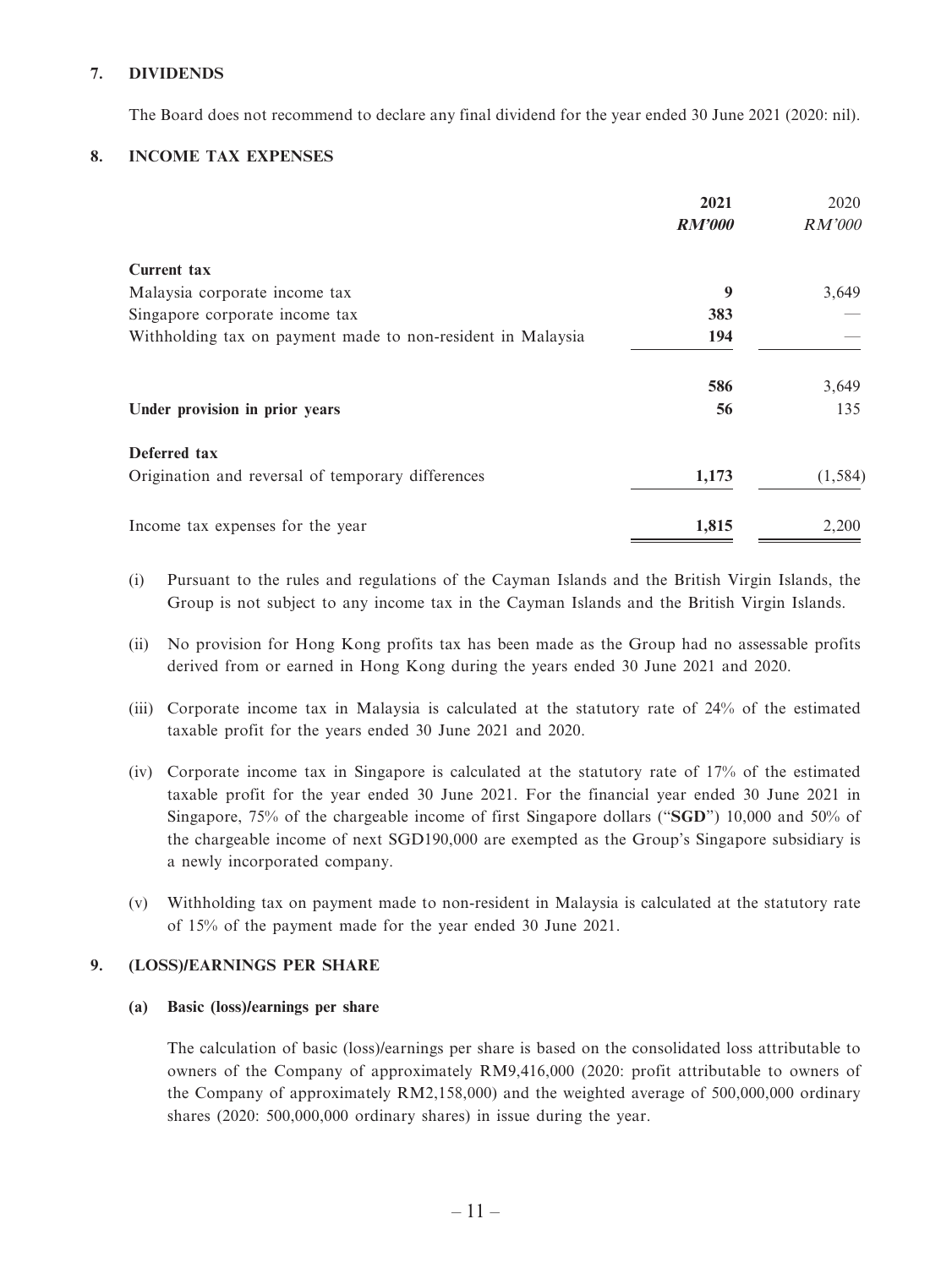#### **(b) Diluted (loss)/earnings per share**

The diluted (loss)/earnings per share is the same as the basic (loss)/earnings per share as there were no dilutive potential ordinary shares in existence during the years ended 30 June 2021 and 2020.

#### **10. DEPOSITS**

#### **(a) Deposits paid for acquisition of investment properties**

During the year ended 30 June 2021, the Group entered into deeds of settlement with 4 subcontractors (collectively called the "**Subcontractors**"), pursuant to which trade payables due to the Subcontractors by the Group with total amount of approximately RM6,845,000 are deemed to be settled by the assignment of 10 properties beneficially owned by the Group under a deed of settlement dated 19 February 2020 (please refer to the announcement dated 19 February 2020 for details) and recognised as a gain on disposal of approximately RM787,000. The carrying amount of the deposits paid for the abovementioned properties amounted to approximately RM5,750,000 were derecognised during the year ended 30 June 2021.

During the year ended 30 June 2021, the Group entered into a deed of settlement with a customer (the "**Customer A**"), an independent third party to the Group, pursuant to which trade receivables owing from Customer A to the Group with total amount of approximately RM3,305,000 are deemed to be settled by assignment of 2 properties beneficially owned by the Customer A together with payment of deposits of RM60,000. Given that the said properties were being developed, the legal titles of the properties had not been transferred to the Group as at 30 June 2021. Accordingly, deposits paid for acquisition of investment properties of approximately RM3,365,000 were recognised during the year ended 30 June 2021.

During the year ended 30 June 2020, the Group entered into a deed of settlement with a customer (the "**Customer B**") and a shareholder of the Customer B (the "**Shareholder of the Customer B**"), an independent third party to the Group, pursuant to which trade receivables owing from Customer B to the Group with total amount of approximately RM22,095,000 are deemed to be settled by assignment of 40 properties beneficially owned by the Shareholder of the Customer B. Given that the said properties were being developed, the legal titles of the properties had not been transferred to the Group as at 30 June 2020. Accordingly, deposits paid for acquisition of investment properties of approximately RM22,095,000 were recognised during the year ended 30 June 2020.

During the year ended 30 June 2021, the recoverable amount of deposits paid for acquisition of investment properties are less than its carrying amount. Accordingly, impairment loss on deposits paid for acquisition of investment properties of approximately RM1,467,000 were recognised (2020: nil). The valuation of recoverable amount of deposits paid for acquisition of investment properties as at 30 June 2021 were carried out by an independent firm, C H Williams Talhar & Wong Sdn. Bhd. (2020: KGV International Property Consultant (Johor) Sdn. Bhd.), who have among their valuers registered with The Board of Valuers, Appraisers and Estate Agents, Property Manager, Malaysia (2020: The Board of Valuers, Appraisers and Estate Agents, Malaysia), with recent experience in the location and category of property being valued. The recoverable amount of deposits paid for acquisition of investment properties located in Malaysia is determined using market comparison approach by reference to recent sales price of comparable properties on a price per square foot basis using market data which is publicly available.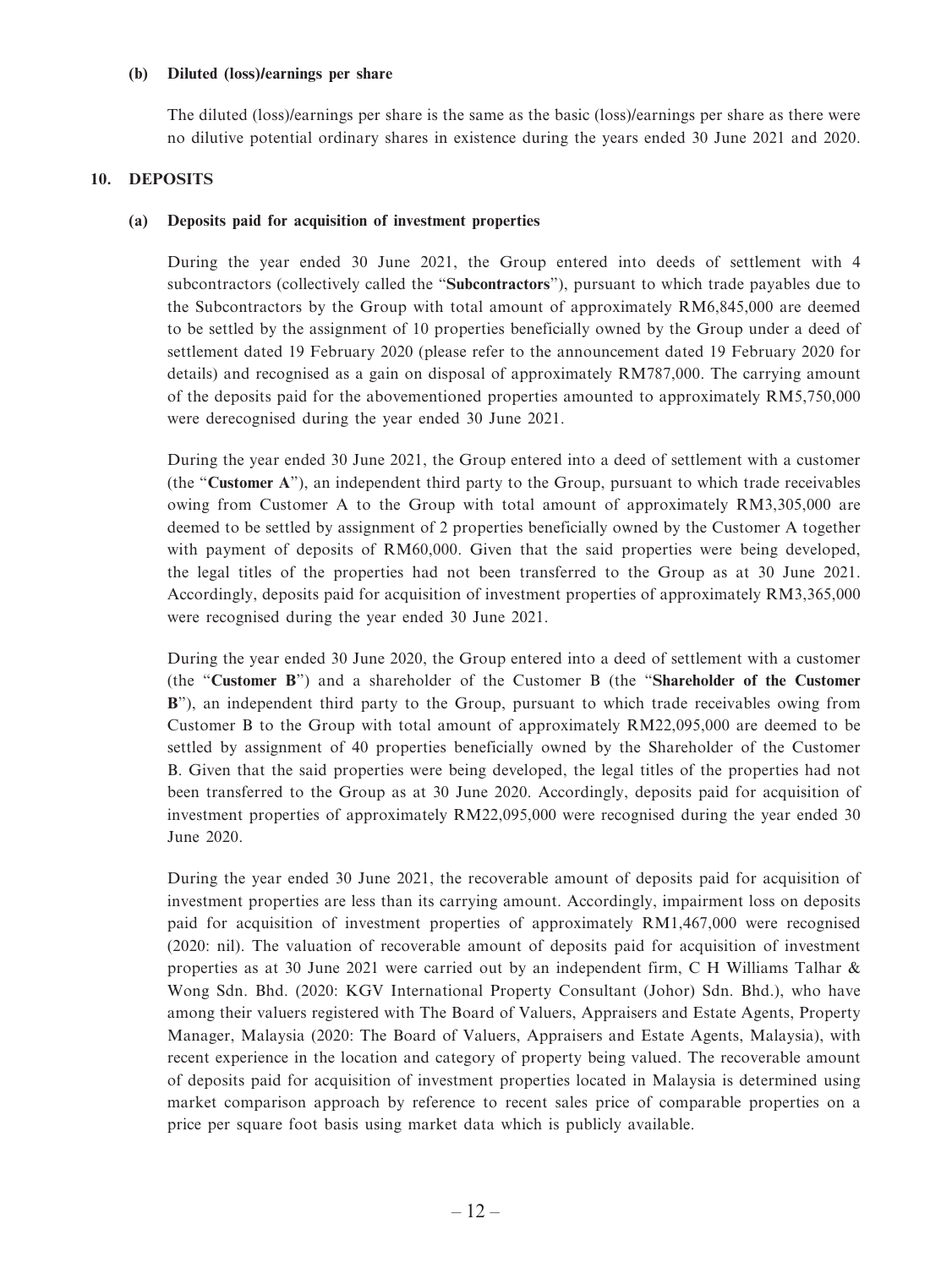As at 30 June 2021, the amount of deposits paid for acquisition of investment properties represents the consideration paid for the acquisition of 32 investment properties being developed in Malaysia (30 June 2020: 40 and 1 July 2019: nil). As the legal titles in respect of those investment properties had not been vested in the Group as of the end of each reporting period, the payments made were accounted as deposits paid.

|                 | No.  | <i>RM'000</i> |
|-----------------|------|---------------|
| At 1 July 2019  |      |               |
| Additions       | 40   | 22,095        |
| At 30 June 2020 | 40   | 22,095        |
| Additions       | 2    | 3,365         |
| Disposals       | (10) | (5,750)       |
| Impairment loss | N/A  | (1, 467)      |
| At 30 June 2021 | 32   | 18,243        |

As at 30 June 2021, deposits paid for acquisition of investment properties of approximately RM12,911,000 have been pledged to a bank as security for a bank facility granted to the Group (30 June 2020 and 1 July 2019: nil).

#### **(b) Deposits placed for life insurance policies**

|                                                    | <i>RM'000</i> |
|----------------------------------------------------|---------------|
| At 1 July 2019                                     |               |
| Additions                                          | 401           |
| Loss on deposit placed for a life insurance policy | (114)         |
| At 30 June 2020                                    | 287           |
| Additions                                          | 804           |
| Loss on deposits paid for life insurance policies  | (113)         |
| At 30 June 2021                                    | 978           |

During the year ended 30 June 2021, a life insurance policy (the "**Policy 2021**") was taken to insure an executive director of the Company (the "**Insured Person**"). Under the Policy 2021, the beneficiary is a bank (the "**Bank**") and the total insured sum is approximately RM3,200,000. At the inception of the Policy 2021, the Group paid an upfront payment of approximately RM804,000. For any insured events happened to the Insured Person, the insured sum will first be used to settle the outstanding bank loan of the Group from the Bank, and thereafter any excess portion will be payable to the Group. The Bank will pay the Group a variable return per annum afterwards (with no minimum return guaranteed) during the effective period of the Policy 2021. The Policy 2021 can be withdrawn at any time with surrender charges if such withdrawal occurs before the 10th anniversary from date of inception and a cash refund will be received based on the cash surrender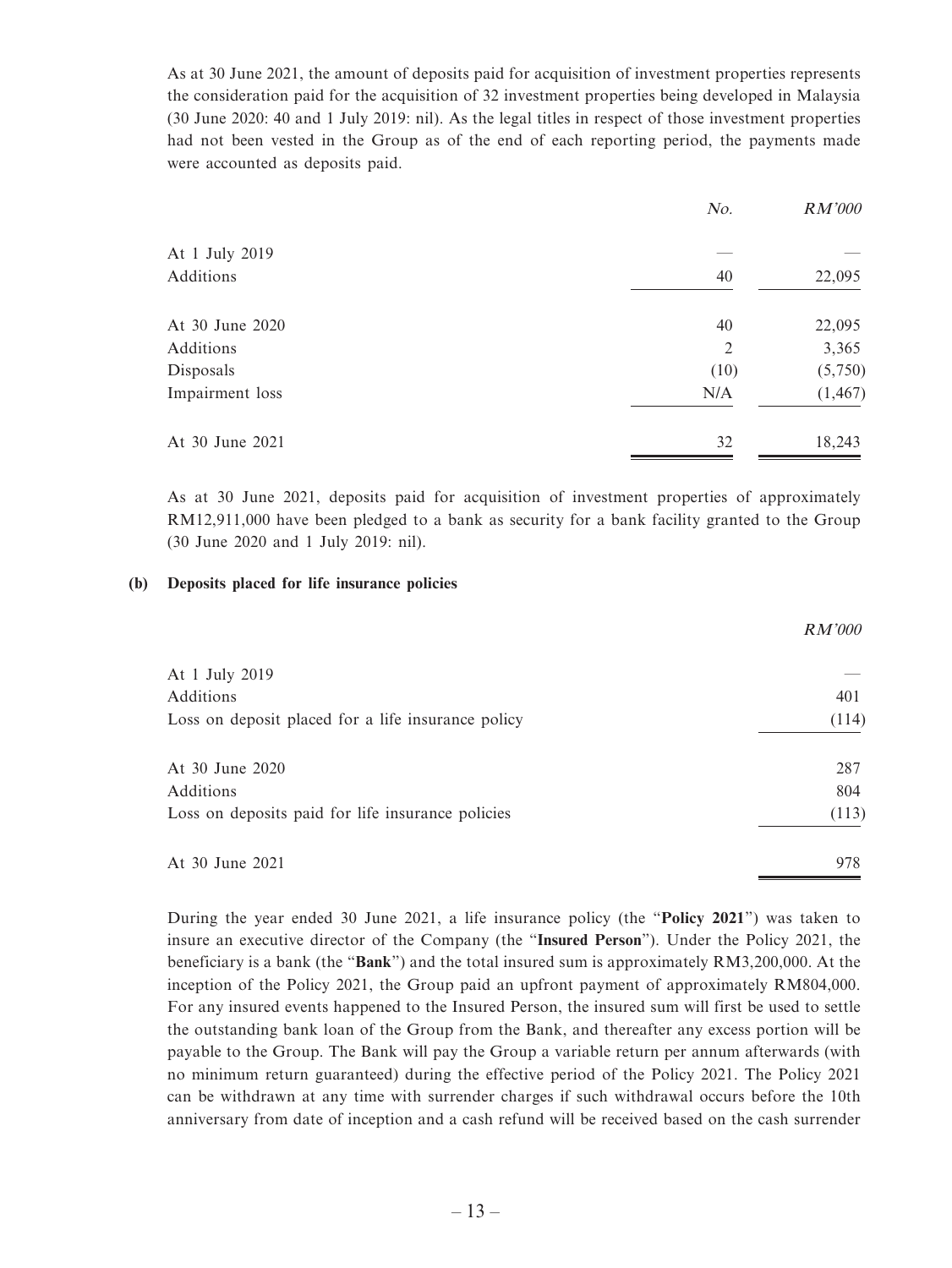value of the Policy 2021, which is determined by the gross premium paid plus accumulated return earned and minus any charges made in accordance with the terms and conditions of the Policy 2021, at the date of withdrawal. The Policy 2021 exposes the Group to significant insurance risk.

During the year ended 30 June 2020, a life insurance policy (the "**Policy 2020**") was taken to insure the Insured Person. Under the Policy 2020, the beneficiary is the Bank and the total insured sum is approximately RM1,610,000. At the inception of the Policy 2020, the Group paid an upfront payment of approximately RM401,000. For any insured events happened to the Insured Person, the insured sum will first be used to settle the outstanding bank loan of the Group from the Bank and thereafter any excess amount will be payable to the Group. The Policy 2020 can be withdrawn at any time with surrender charges if such withdrawal occurs before the 10th anniversary from the date of inception and a cash refund will be based on the cash surrender value of the Policy 2020 at the date of withdrawal.

As at 30 June 2021, the directors of the Company expect that the Policy 2021 and Policy 2020 (2020: Policy 2020) will be terminated at the 10th anniversary from the date of inception and there will be no specific surrender charges in accordance with the terms of the Policy 2021 and Policy 2020 (2020: Policy 2020). The directors of the Company consider that the expected life of the Policy 2021 and Policy 2020 (2020: Policy 2020) will remain unchanged from initial recognition.

In the event of death of the Insured Person, the deposits will be de-recognised and any resulting gains or losses will be recognised in profit or loss.

|                                                | <b>Note</b> | 30 June<br>2021<br><b>RM'000</b> | 30 June<br>2020<br><i>RM'000</i> | 1 July<br>2019<br><i>RM'000</i> |
|------------------------------------------------|-------------|----------------------------------|----------------------------------|---------------------------------|
| Trade receivables                              |             | 99,670                           | 78,305                           | 92,771                          |
| Less: allowance for doubtful debts             |             | (7, 487)                         | (4,388)                          | (1, 323)                        |
|                                                | (i)         | 92,183                           | 73,917                           | 91,448                          |
| Deposits, prepayments and other<br>receivables | (ii)        | 5,084                            | 10,787                           | 13,992                          |
|                                                |             | 97,267                           | 84,704                           | 105,440                         |

#### **11. TRADE AND OTHER RECEIVABLES**

#### Notes:

- (i) All of the trade receivables are expected to be recovered within one year.
- (ii) The amount of deposits, prepayments and other receivables are expected to be recovered or recognised as expenses within one year.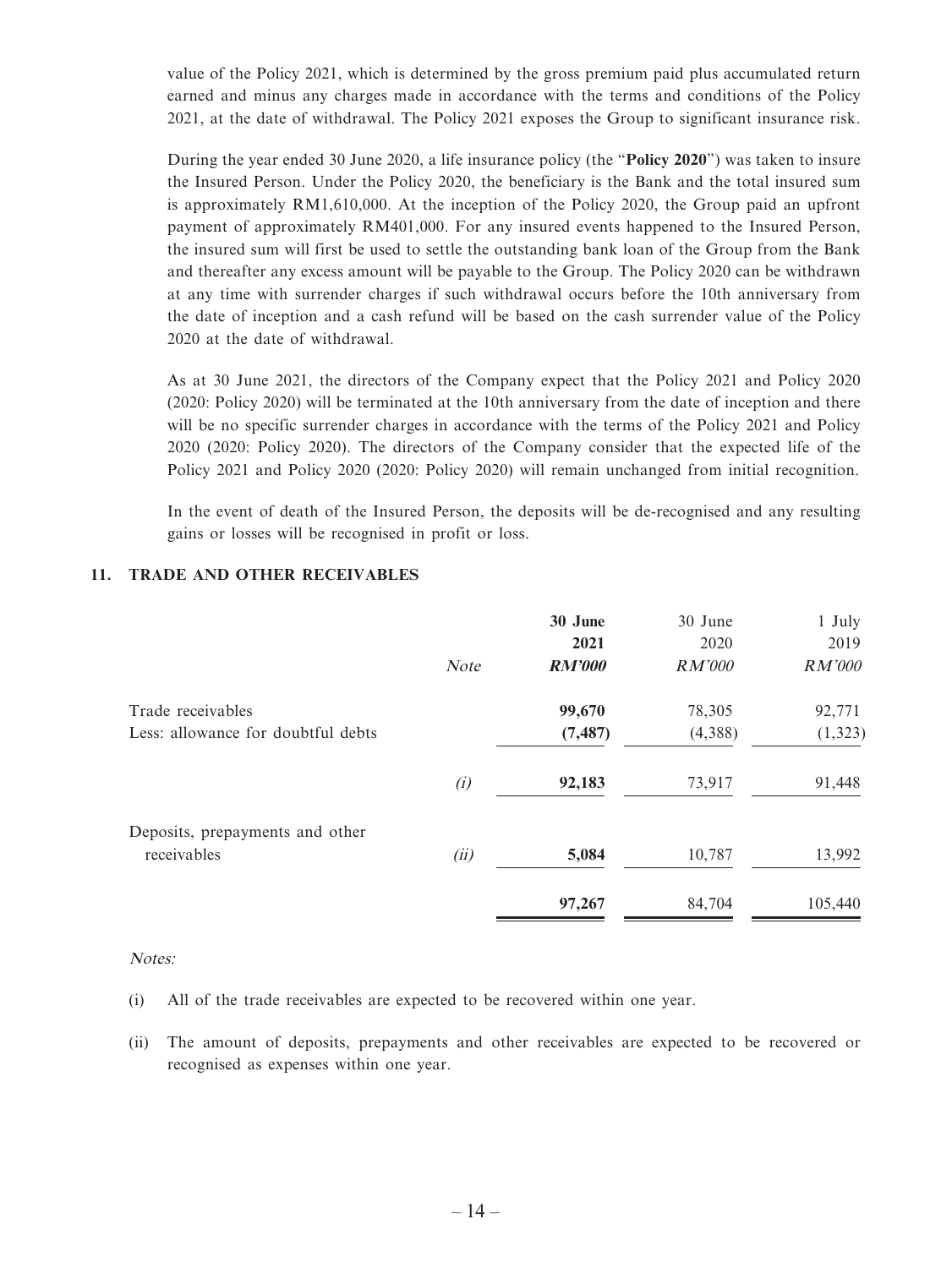#### **Aging analysis of trade receivables**

As at each of the reporting period, the aging analysis of trade receivables based on the invoice date and net of loss allowance, is as follows:

|                   | 30 June       | 30 June       | 1 July |
|-------------------|---------------|---------------|--------|
|                   | 2021          | 2020          | 2019   |
|                   | <b>RM'000</b> | <i>RM'000</i> | RM'000 |
| Within 30 days    | 37,889        | 8,575         | 23,447 |
| 31 to 60 days     | 1,417         | 510           | 22,239 |
| $61$ to $90$ days | 1,761         | 3,170         | 4,378  |
| Over 90 days      | 51,116        | 61,662        | 41,384 |
|                   | 92,183        | 73,917        | 91,448 |

Trade receivables are generally due within 14 to 30 days from the date of invoice.

#### **12. CONSTRUCTION CONTRACTS**

#### **(a) Contract assets**

The Group's contract assets are analysed as follows:

|                                                                                                 | 30 June<br>2021<br><b>RM'000</b> | 30 June<br>2020<br>RM'000 | 1 July<br>2019<br>RM'000 |
|-------------------------------------------------------------------------------------------------|----------------------------------|---------------------------|--------------------------|
|                                                                                                 |                                  |                           |                          |
| <b>Contract assets</b>                                                                          |                                  |                           |                          |
| Arising from performance under construction                                                     |                                  |                           |                          |
| contracts                                                                                       | 24,166                           | 19,414                    | 46,753                   |
| Retention receivables                                                                           | 21,313                           | 22,623                    | 55,529                   |
|                                                                                                 | 45,479                           | 42,037                    | 102,282                  |
| Receivables from contracts with customers within<br>the scope of IFRS 15, which are included in |                                  |                           |                          |
| "Trade and other receivables" (Note 11)                                                         | 92,183                           | 73,917                    | 91,448                   |
|                                                                                                 |                                  |                           |                          |

As at 30 June 2021, the amounts of approximately RM6,596,000 (30 June 2020: RM10,050,000 and 1 July 2019: RM8,401,000) included in the contract assets are expected to be recovered after more than one year, all of which related to retention.

#### **(b) Contract liabilities**

|                                      | 30 June<br>2021 | 30 June<br>2020 | 1 July<br>2019 |
|--------------------------------------|-----------------|-----------------|----------------|
|                                      | <b>RM'000</b>   | RM'000          | <i>RM'000</i>  |
| <b>Contract liabilities</b>          |                 |                 |                |
| Construction contracts               |                 |                 |                |
| - Billings in advance of performance | 124             | 1.282           | 89             |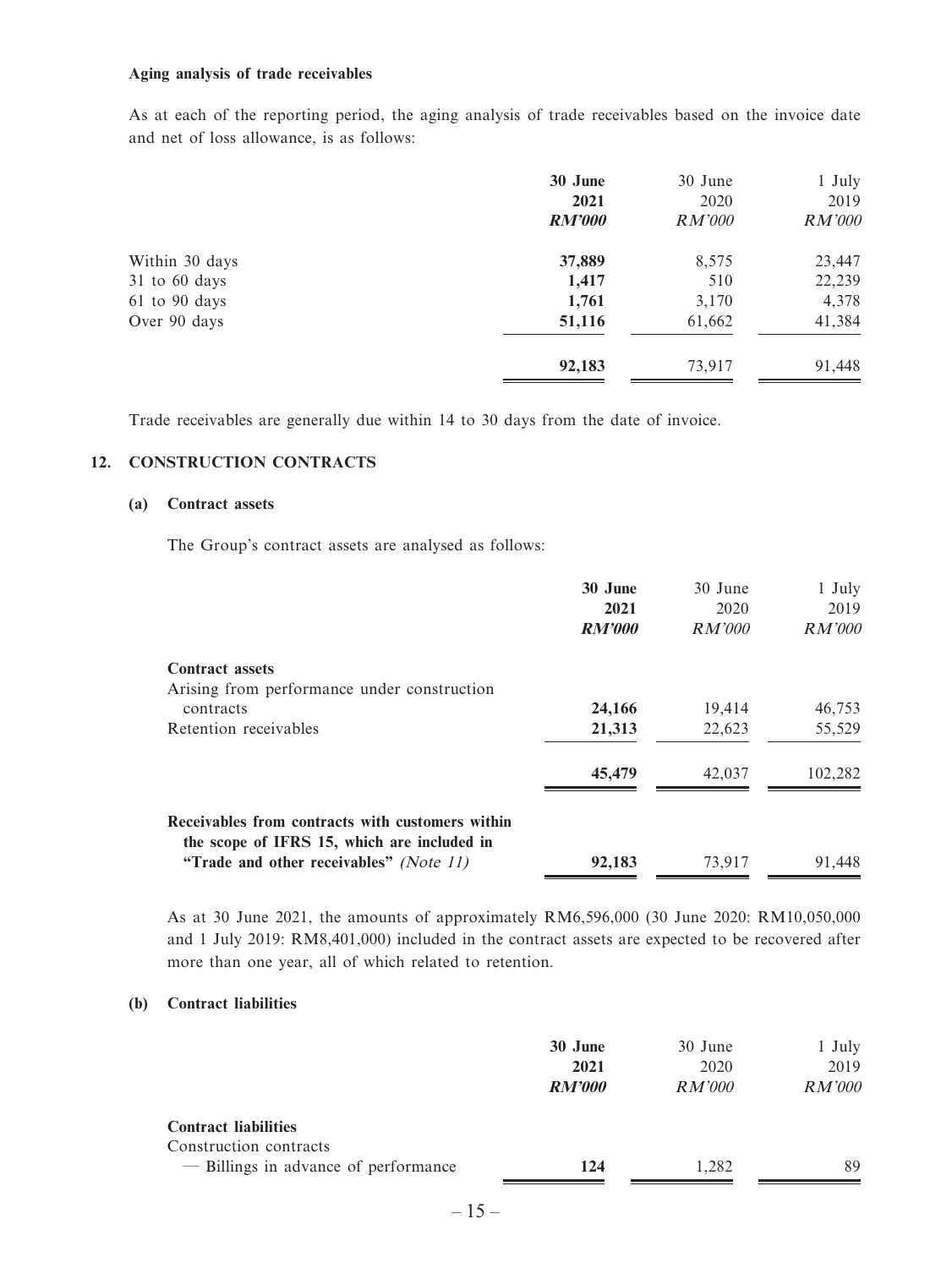#### **13. FINANCIAL ASSETS AT FVTPL**

Financial assets at FVTPL represented the Group's investments in an open-end unit trust established in Malaysia. There is no fixed maturity period and the fair value of the investments as at 30 June 2021 was determined with reference to the quoted bid prices in active markets at the end of the reporting period. The fair value measurements of financial assets at FVTPL are categorised as level 1 of the fair value hierarchy.

Changes in fair value of financial assets at FVTPL are recognised in other net loss in the consolidated statement of profit or loss and other comprehensive income.

#### **14. TRADE AND OTHER PAYABLES**

|                             | <b>Note</b> | 30 June<br>2021<br><b>RM'000</b> | 30 June<br>2020<br><i>RM'000</i> | 1 July<br>2019<br><i>RM'000</i> |
|-----------------------------|-------------|----------------------------------|----------------------------------|---------------------------------|
| Trade payables              |             | 118,204                          | 91,994                           | 178,544                         |
| Other payables and accruals | (i)         | 1,030                            | 1,196                            | 3,111                           |
| Retention payables          | (ii)        | 16,384                           | 18,645                           | 17,973                          |
|                             |             | 135,618                          | 111,835                          | 199,628                         |

Notes:

- (i) The amount of other payables and accruals included amount due to a joint venture of approximately RM11,000 (30 June 2020 and 1 July 2019: nil) which was unsecured, non-trade and repayable on demand.
- (ii) Except for the amounts of approximately RM5,559,000 (30 June 2020: RM10,116,000 and 1 July 2019: RM7,994,000) included in the retention payables as at 30 June 2021 which are expected to be settled after one year, all of the trade and other payables are expected to be settled within one year or are repayable on demand.

#### **Aging analysis of trade payables**

As at each of the reporting period, the aging analysis of trade payables, based on the invoice date, is as follows:

|                | 30 June       | 30 June       | 1 July  |
|----------------|---------------|---------------|---------|
|                | 2021          | 2020          | 2019    |
|                | <b>RM'000</b> | <i>RM'000</i> | RM'000  |
| Within 30 days | 60,869        | 17,925        | 59,892  |
| 31 to 90 days  | 3,715         | 1,142         | 11,766  |
| Over 90 days   | 53,620        | 72,927        | 106,886 |
|                | 118,204       | 91,994        | 178,544 |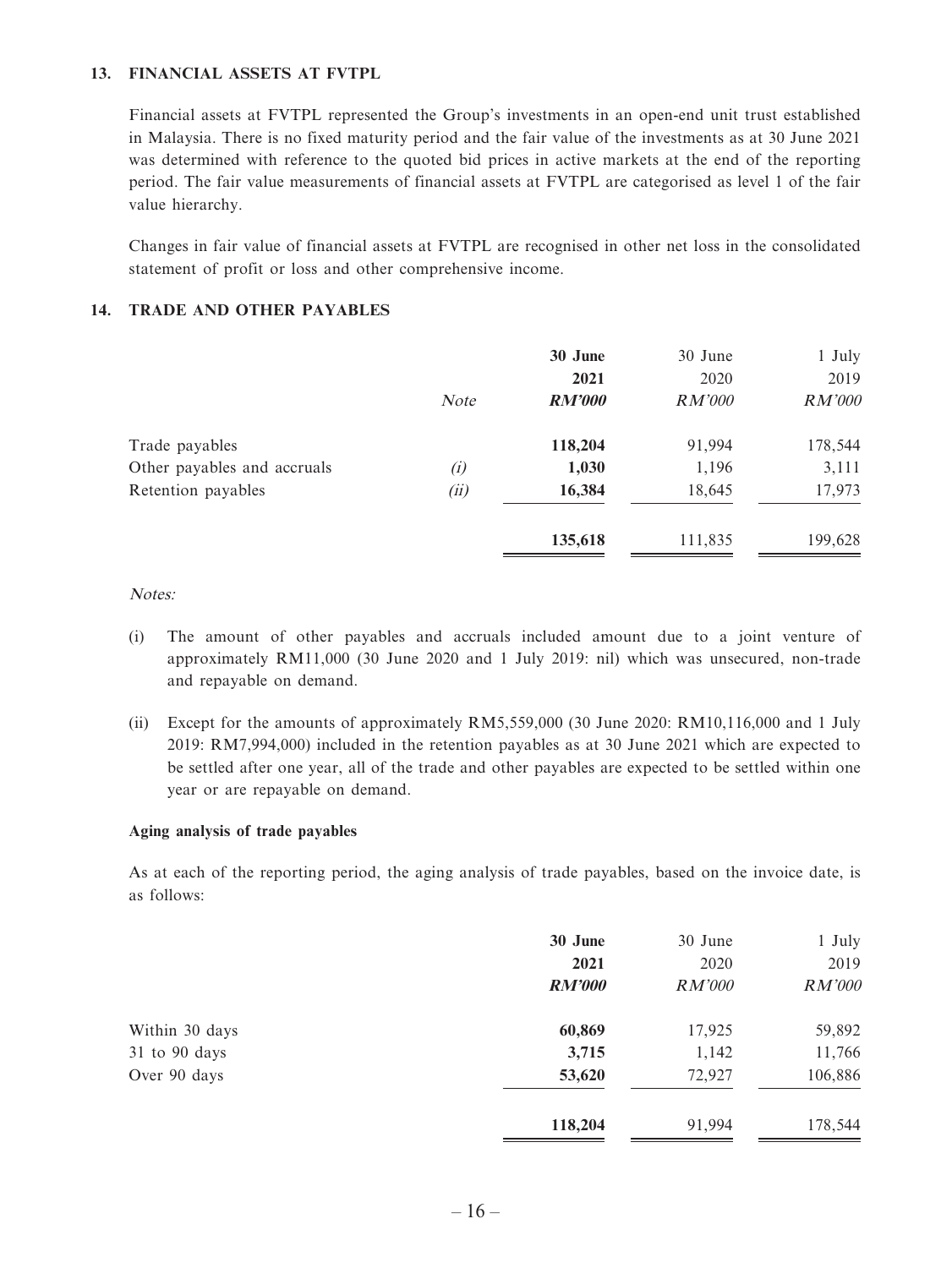#### **15. SHARE CAPITAL**

#### **Authorised ordinary shares of HK\$0.01 each:**

|                                                         | No. of shares | Amount<br><i>RM'000</i>        |
|---------------------------------------------------------|---------------|--------------------------------|
| At 1 July 2019, 30 June 2020 and 30 June 2021           | 2,000,000,000 | 10,535                         |
| Issued and fully paid ordinary shares of HK\$0.01 each: |               |                                |
|                                                         | No. of shares | <b>Amount</b><br><i>RM'000</i> |
| At 1 July 2019, 30 June 2020 and 30 June 2021           | 500,000,000   | 2,672                          |

#### **16. CAPITAL COMMITMENTS**

Significant capital expenditure contracted for at each of the reporting period but not recognised as liabilities is as follows:

|           | 30 June       | 30 June | 1 July |
|-----------|---------------|---------|--------|
|           | 2021          | 2020    | 2019   |
|           | <b>RM'000</b> | RM'000  | RM'000 |
| Equipment | 187           | 269     | $-$    |

#### **17. EVENTS SUBSEQUENT TO THE REPORTING PERIOD**

Subsequent to the year ended 30 June 2021, the Group entered into a deed of settlement with a subcontractor (the "**Subcontractor**") and a nominee of the Subcontractor (the "**Nominee of the Subcontractor**"), an independent third party to the Group, pursuant to which trade payables due to the Subcontractor by the Group with total amount of approximately RM1.1 million are deemed to be settled by the assignment of a property to Nominee of the Subcontractor in which the property was acquired by the Group under the deed of settlement dated 19 February 2020. The carrying amount of the deposit paid for the abovementioned property, which was included in "Deposits paid for acquisition of investment properties", amounted to approximately RM0.9 million as at 30 June 2021.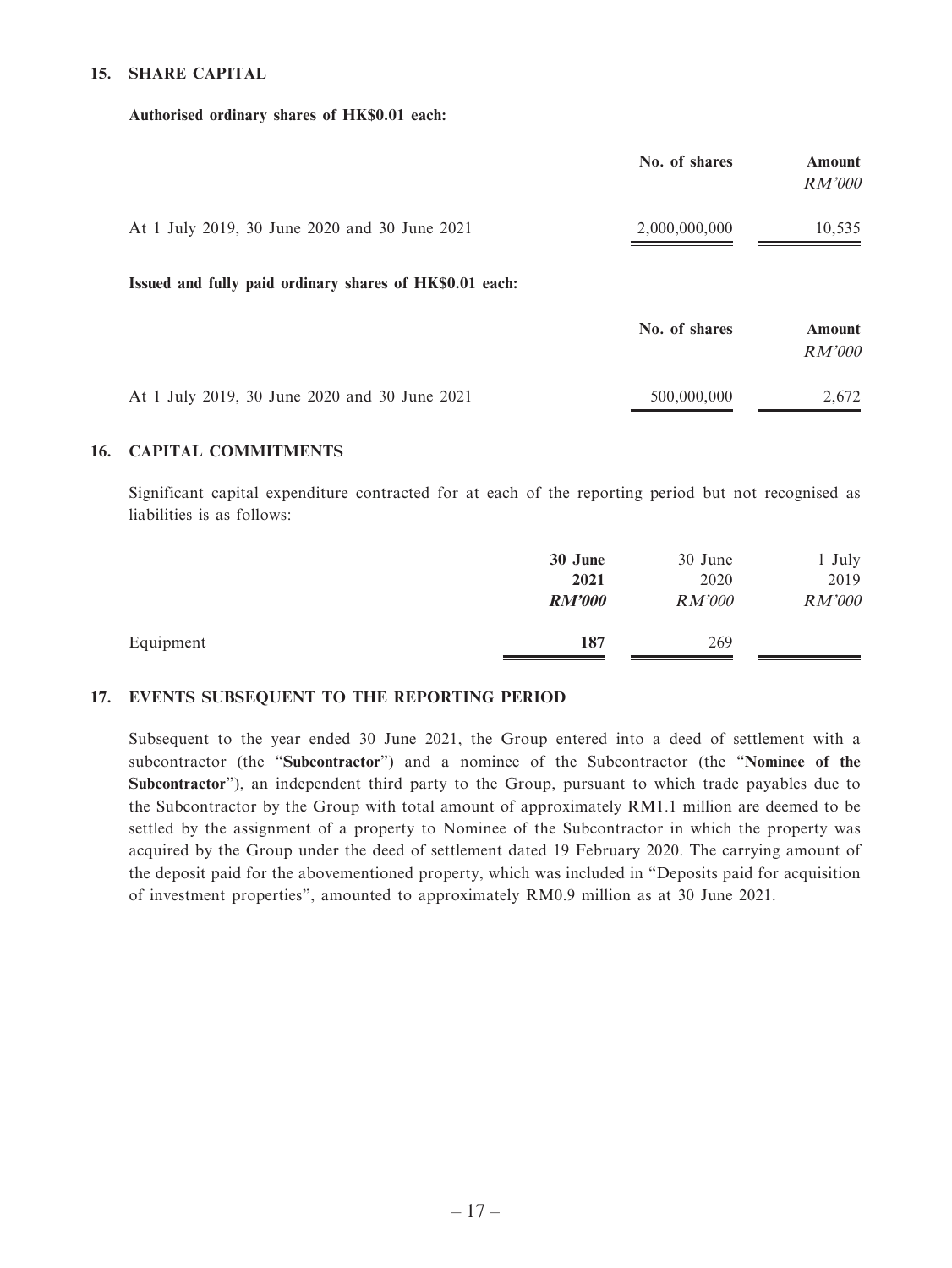### **MANAGEMENT DISCUSSION AND ANALYSIS**

### **BUSINESS REVIEW**

The Group is an established engineering contractor which engaged in the business of two major types of services in Malaysia and Singapore:

- Marine construction services core business, which can be categorised into:
	- (a) reclamation and related works, which include land reclamation and other marine civil works. Reclamation may involve soil investigation, hydrographic survey, pre-reclamation design, sand handling/filling, ground treatment, sand surcharge removal work and other related works. Marine civil works generally include construction of jetty, channel-crossing works, maintenance dredging and river diversion; and
	- (b) marine transportation, which involves transportation of marine sand, the filling material normally used in land reclamation, including the loading of marine sand extracted from the approved sand source onto sand carriers, carriage and delivery of marine sand to designated sites where the marine sand is unloaded to be used for land reclamation.
- Building and infrastructure services the services include general building works in construction of properties and infrastructure works.

During the year ended 30 June 2021, the Group had completed a total of 4 marine construction contracts, which are reclamation and related works contracts with original contract sum in aggregate of approximately RM11.3 million, and total of 7 building and infrastructure contracts with original contract sum in aggregate of approximately RM138.5 million. The Group and a customer mutually terminated a marine construction contract in respect of reclamation and related works with original contract sum of approximately RM42.3 million given the uncertainty in economic condition in Malaysia as affected by the outbreak of coronavirus COVID-19 pandemic (the "**COVID-19 Outbreak**").

As at 30 June 2021, the Group had 4 ongoing marine construction contracts comprising 3 marine transportation contracts and 1 reclamation and related works and marine transportation contract with original contract sum in aggregate of approximately RM748.2 million (including estimated original contract sum of a contract which stated at unit rate), and 3 ongoing building and infrastructure contracts with original contract sum in aggregate of approximately RM262.0 million.

As at 30 June 2020, the Group had 9 tenders and 4 quotations with expected contract sum in aggregate of approximately RM875.5 million submitted but not yet have results. During the year ended 30 June 2021, the Group had submitted 3 tenders and 7 quotations for marine construction contracts and 13 tenders and 5 quotations for building and infrastructure contracts with original contract sum in aggregate of approximately RM1,152.8 million,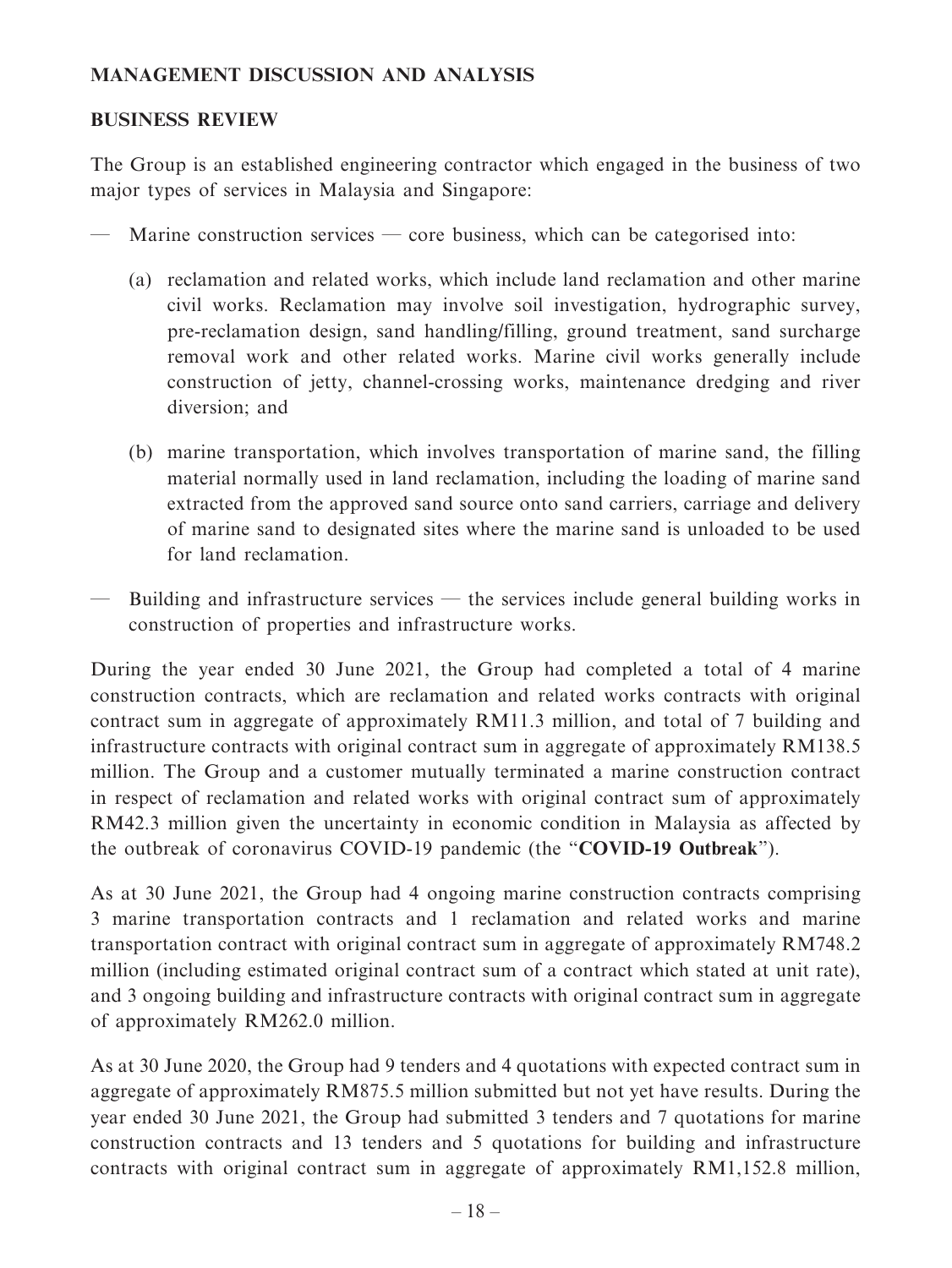and the Group had been awarded 5 contracts with original contract sum in aggregate of approximately RM1.3 million. As at 30 June 2021, there were 6 tenders and 4 quotations with expected contract sum in aggregate of approximately RM727.3 million submitted but still no results returned.

### **FINANCIAL REVIEW**

# **Revenue**

Revenue increased by approximately RM15.5 million or 12.4% from approximately RM125.5 million for the year ended 30 June 2020 to approximately RM141.0 million for the year ended 30 June 2021. The increase in revenue is mainly attributable to the increase of volume of sand transported generated from a Singapore contract secured in June 2020; while partially offsetting by (i) the reduction in volume of work for marine construction services and building and infrastructure services following the completion of certain key contracts which contributed to a substantial portion of the revenue for the year ended 30 June 2020; and (ii) the suspension of the Group's ongoing contracts, postponement of the scheduled construction works and further delay in the commencement of new contracts secured in earlier periods due to the long lasting COVID-19 Outbreak and the enforcement of the conditional Restriction of Movement Order (the "**Order**") by Malaysia government (please refer to announcements dated 22 May 2020 and 22 July 2021 for details).

# **Marine construction services**

Revenue from marine construction services represented approximately 70.7% of the total revenue for the year ended 30 June 2021. It increased by approximately RM56.9 million or 132.6% from approximately RM42.9 million for the year ended 30 June 2020 to approximately RM99.8 million for the year ended 30 June 2021.

Revenue from reclamation and related works, which represented approximately 2.2% of the total revenue from marine construction services for the year ended 30 June 2021, decreased by approximately RM8.9 million or 80.2% from approximately RM11.1 million for the year ended 30 June 2020 to approximately RM2.2 million for the year ended 30 June 2021. Such decrease was mainly due to (i) suspension of the commencement of a new marine construction contract due to the COVID-19 Outbreak and the enforcement of the Order; and (ii) the reduction in volume of work following the completion of certain key contracts.

Revenue from marine transportation, which represented approximately 97.8% of the total revenue from marine construction services for the year ended 30 June 2021, increased by approximately RM65.9 million or 207.9% from approximately RM31.7 million for the year ended 30 June 2020 to approximately RM97.6 million for the year ended 30 June 2021. Such increase was mainly due to the increase of volume of sand transported generated from a Singapore contract secured in June 2020, but partially offsetting by the slowdown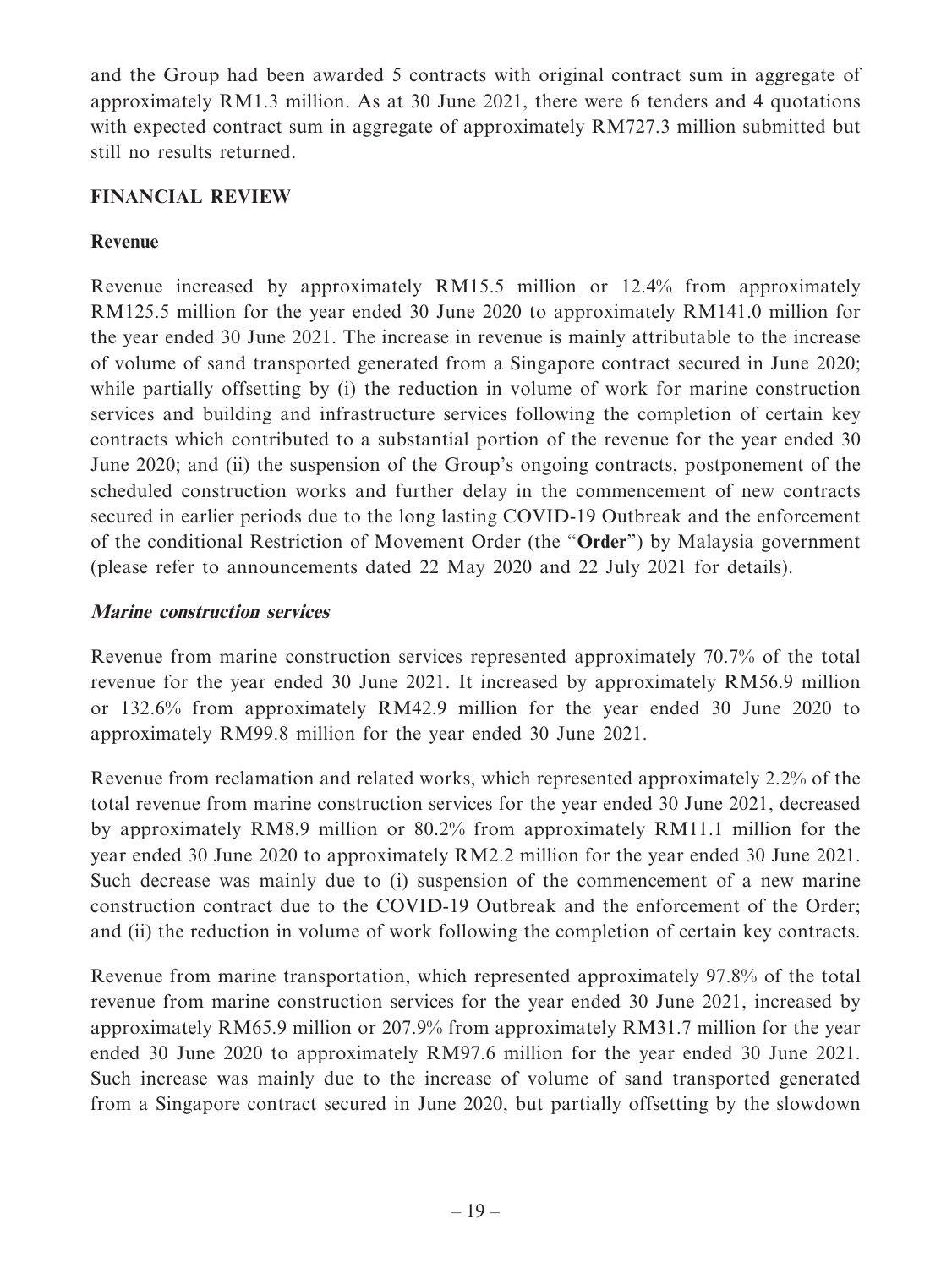of the scheduled construction works for other marine transportation contracts in Malaysia due to less vessels available for transportation because of the COVID-19 Outbreak and the enforcement of the Order.

### **Building and infrastructure services**

Revenue from building and infrastructure services represented approximately 29.3% of the total revenue for the year ended 30 June 2021. Revenue from building and infrastructure services decreased by approximately RM41.4 million or 50.1% from approximately RM82.7 million for the year ended 30 June 2020 to approximately RM41.3 million for the year ended 30 June 2021. Such decrease was mainly due to the completion of certain contracts during the year ended 30 June 2021 with significant revenue generated during the year ended 30 June 2020. In addition, the postponement of the scheduled construction works of remaining ongoing contracts due to the COVID-19 Outbreak and the enforcement of the Order led to further reduction of revenue generated for the year ended 30 June 2021.

### **Gross profit and gross profit margin**

Gross profit dropped by approximately RM13.1 million or 66.2% from approximately RM19.8 million for the year ended 30 June 2020 to approximately RM6.7 million for the year ended 30 June 2021. The overall gross profit margin decreased from 15.8% for the year ended 30 June 2020 to 4.7% for the year ended 30 June 2021.

The decrement of gross profit was mainly due to (i) fixed direct cost was continuously incurred; (ii) lower contract value was entered as a result of increased competition in the market compared with those completed in previous years; (iii) increase in subcontracting costs; and (iv) certain contracts with higher gross profit margin were completed during the year ended 30 June 2020.

### **Other revenue**

The other revenue decreased from approximately RM2.4 million for the year ended 30 June 2020 to approximately RM1.2 million for the year ended 30 June 2021, which was mainly due to the decrease in interest income on deposits placed in the Group's banks in Hong Kong and Malaysia for the year ended 30 June 2021, as a result of the decrease in bank interest rates.

### **Other net loss**

Other net loss was approximately RM1.3 million for the years ended 30 June 2021 and 2020. Other net loss for the year ended 30 June 2021 mainly included (i) impairment loss on deposits paid for acquisition of investment properties of approximately RM1.5 million; (ii) impairment loss on property, plant and equipment of approximately RM0.7 million; (iii) fair value loss on investment properties of approximately RM0.5 million; (iv) loss on deposits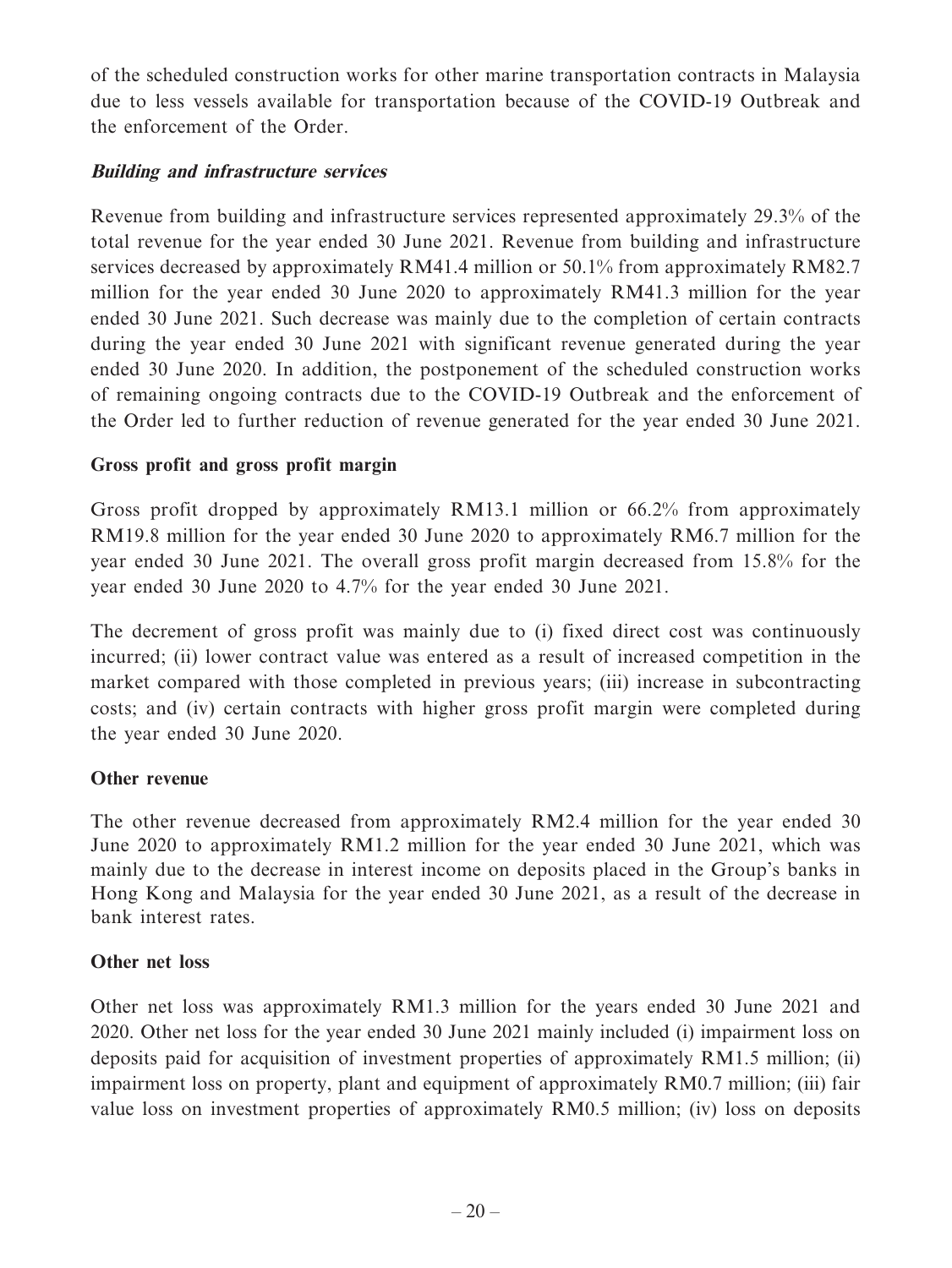placed for life insurance policies of approximately RM0.1 million; (v) the recognition of gain on disposal of deposits paid for acquisition of investment properties of approximately RM0.8 million arising from the assignment of 10 investment properties beneficially owned by the Group under a deed of settlement dated 19 February 2020 (please refer to the announcement dated 19 February 2020 for details) to Subcontractors; and (vi) recognition of the net foreign exchange gain of approximately RM0.7 million arising from the translation of foreign currency denominated balances into Malaysia Ringgit.

Other net loss for the year ended 30 June 2020 mainly included (i) the net foreign exchange loss of approximately RM1.0 million; (ii) fair value loss on investment properties of approximately RM0.6 million; (iii) loss on deposit placed for a life insurance policy of approximately RM0.1 million; and (iv) gain on disposal of property, plant and equipment of approximately RM0.4 million.

### **Allowance for impairment loss on trade receivables and contract assets**

There was impairment loss on trade receivables and contract assets. Due to the slowdown of the collection of receivables from our customers and increased expected loss rate applied based on historical credit loss experience, adjusting factors that are specific to the debtors and assessment of both current and forecast general economic conditions (including the consideration of the expected loss rate performed by independent valuer), impairment loss of approximately RM5.1 million was recognised for the year ended 30 June 2021 while impairment loss of approximately RM3.0 million was recognised for the year ended 30 June 2020.

### **General and administrative expenses**

General and administrative expenses decreased by approximately RM4.3 million or 28.3% from approximately RM15.2 million for the year ended 30 June 2020 to approximately RM10.9 million for the year ended 30 June 2021. Such decrease was mainly due to the decrement of staff costs arising from the reduction of Directors' emoluments and reduced number of employees, decrement of legal and professional fees incurred and reduced operating costs incurred under tighten cost control procedures adopted by the Group.

### **Income tax expenses**

Income tax expenses of approximately RM1.8 million was recorded for the year ended 30 June 2021 as compared with approximately RM2.2 million for the year ended 30 June 2020. Such change was attributable to the loss generated by the Group for the year ended 30 June 2021 and the reversal of deferred tax impact recognised for credit loss allowances as at 30 June 2020.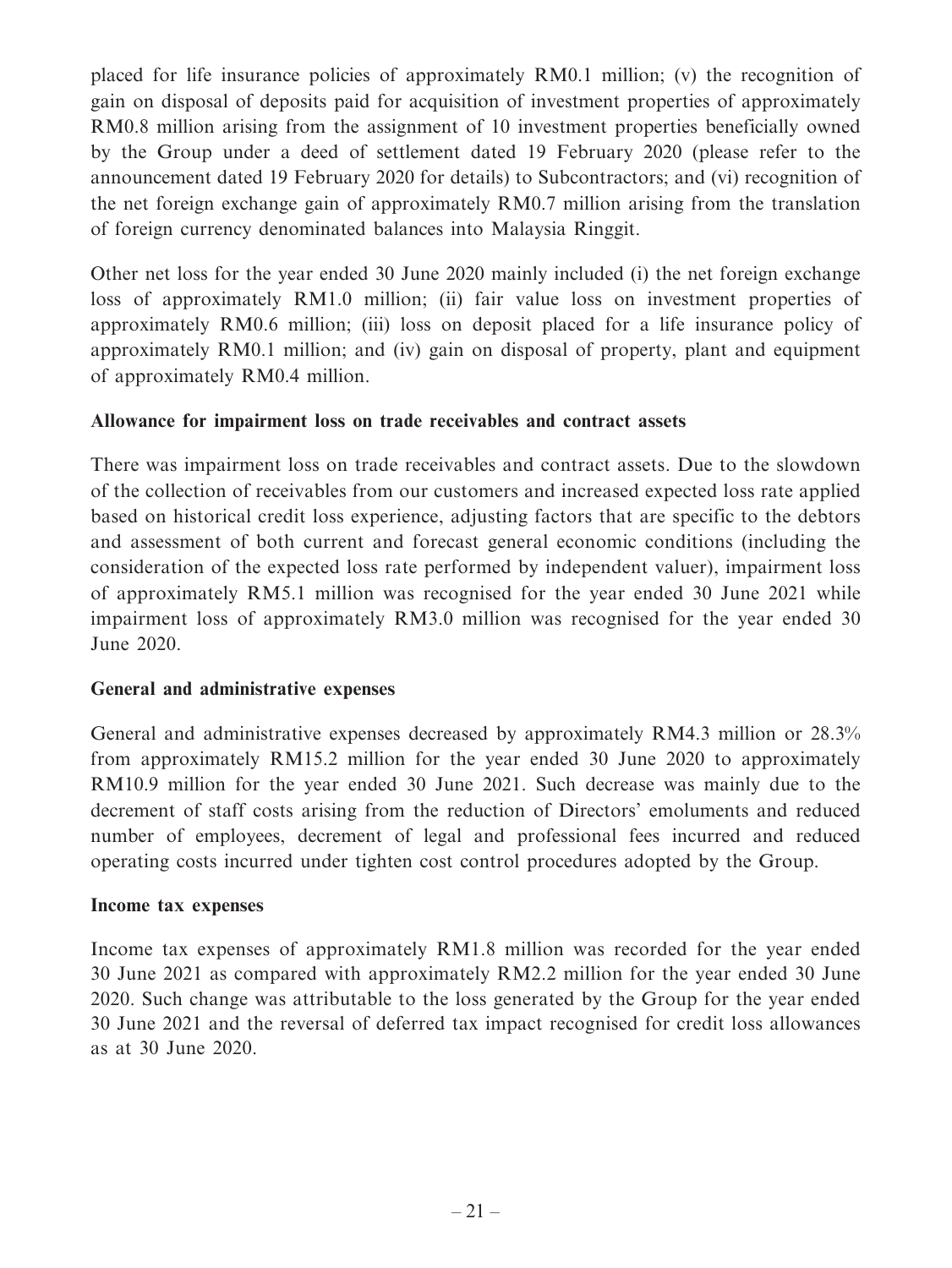### **Finance costs**

Finance costs increased from approximately RM147,000 for the year ended 30 June 2020 to approximately RM302,000 for the year ended 30 June 2021 due to the withdrawal of term loan of approximately RM10.6 million for the settlement of the trade payables owing to subcontractors during the year ended 30 June 2021.

### **(Loss)/profit for the year attributable to owners of the Company**

The Group reported profit attributable to owners of the Company of approximately RM2.2 million for the year ended 30 June 2020 while recorded loss attributable to owners of the Company of approximately RM9.4 million for the year ended 30 June 2021. Since the expected loss rate applied for the calculation of credit loss allowances as stated in "Allowance for impairment loss on trade receivables and contract assets" is higher than expected, the loss for the year attributable to the owners of the Company for the year ended 30 June 2021 is higher than the estimated figures as stated in the announcement dated 22 July 2021.

### **Final dividends**

The Board does not recommend the payment of final dividend for the year ended 30 June 2021 (2020: nil).

# **CORPORATE FINANCE AND RISK MANAGEMENT**

### **Liquidity and Financial Resources/Capital Structure**

The Group finances its working capital requirements through a combination of cash generated from operations, shareholder's equity and banking facilities.

The Group's policy is to regularly monitor its liquidity requirements and its compliance with lending covenants, to ensure that it maintains sufficient reserves of cash and readily realisable marketable securities and adequate committed lines of funding from major financial institutions to meet its liquidity requirements in the short and longer term.

As at 30 June 2021, the Group had cash and cash equivalents of approximately RM85.3 million (2020: RM76.0 million), fixed deposits with maturity over three months of approximately RM5.2 million (2020: RM5.0 million) and pledged bank deposits of approximately RM9.8 million (2020: RM9.2 million). The increment is mainly due to the net financing cash inflows from withdrawal of bank loan during the year ended 30 June 2021. All are denominated in Hong Kong dollars, United States dollars, Singapore dollars and RM.

As at 30 June 2021, the Group had lease liabilities of approximately RM0.8 million (2020: RM1.3 million) carrying interest rate ranging from 3.1% to 8.2% (2020: ranging from 4.6% to 8.2%). As at 30 June 2021, the Group had bank loan of approximately RM10.6 million (2020: nil) carrying interest rate at 6.0% (2020: nil). All are denominated in RM. The Group had unutilised banking facilities of approximately RM56.4 million (2020: RM47.0 million).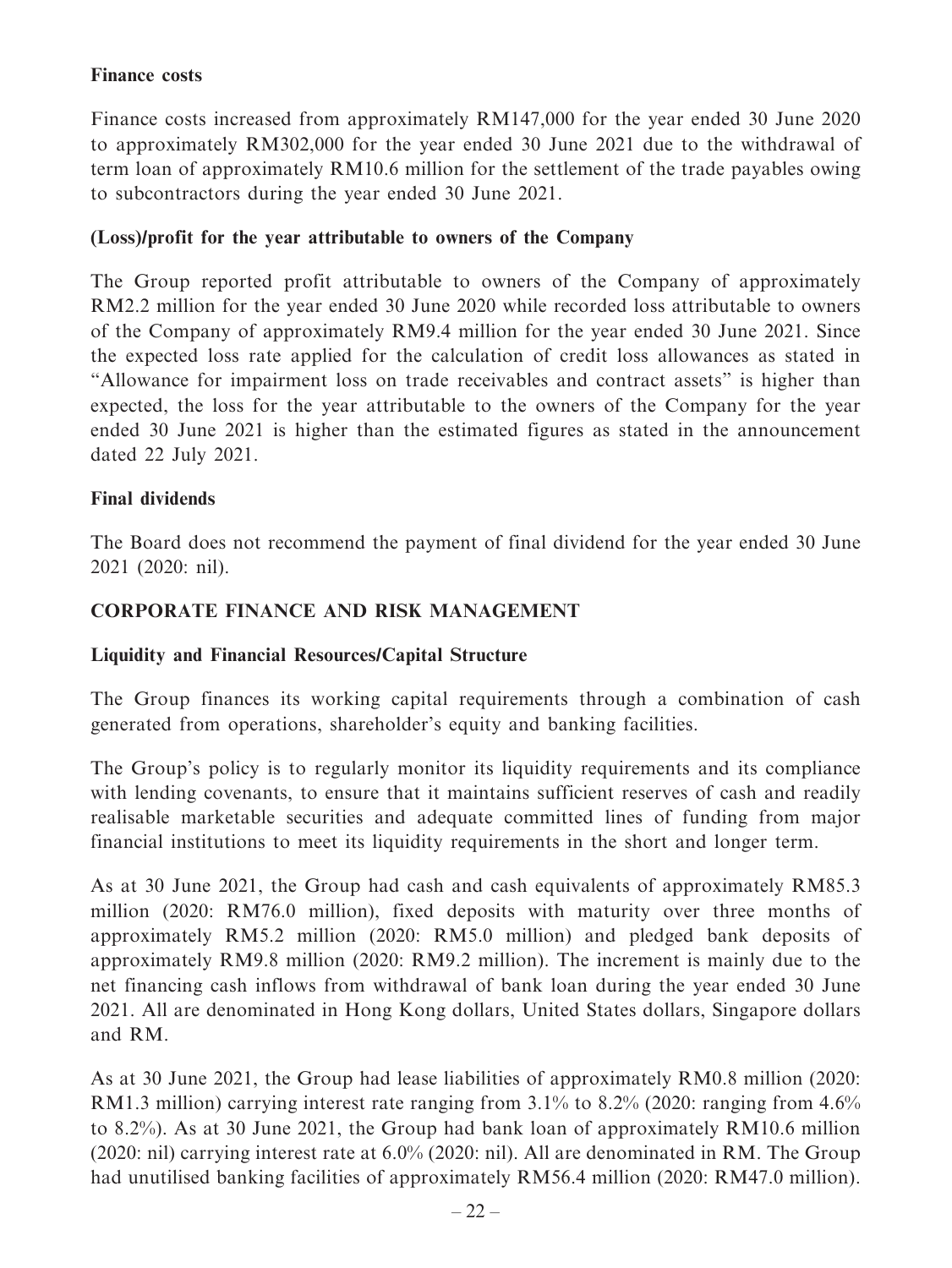The Group continued to maintain a healthy liquidity position. As at 30 June 2021, the current ratio remained stable at approximately 1.8 times (2020: 1.9 times). The gearing ratio increased from approximately 1.0% as at 30 June 2020 to approximately 9.3% as at 30 June 2021. Gearing ratio is calculated based on the total loans and borrowings (which represent bank loan and lease liabilities) divided by total equity at the end of the year. The increase of gearing ratio is mainly due to the increase of total bank loan and lease liabilities from approximately RM1.3 million as at 30 June 2020 to approximately RM11.4 million as at 30 June 2021.

The Group manages its capital structure and makes adjustments to it in light of changes in economic conditions. To maintain or adjust the capital structure, the Group may adjust the dividend payment to shareholders, return capital to shareholders, or sell assets to reduce debt. No changes in the objective, policies or processes for managing capital were made during the year ended 30 June 2021.

The management of the Group reviews the capital structure on a regular basis. As part of this review, the management considers the cost of capital and the risk associated with each class of capital. Based on recommendation of the management, the Group will balance its overall capital structure through the payment of dividends as well as issue of new debt or the redemption of the debt.

There had been no material change in the capital structure of the Group during the year ended 30 June 2021.

# **Capital commitments**

As at 30 June 2021, the Group had capital commitments of approximately RM0.2 million (2020: RM0.3 million).

### **Pledge of assets**

As at 30 June 2021, pledged bank deposits of approximately RM9.8 million (2020: RM9.2 million) have been pledged to banks as security for banking facilities granted to the Group with approximately RM7.2 million (2020: RM7.0 million) related to performance bond. Pledged bank deposits related to performance bond includes (i) minimum amount of deposits pledged to a bank for a facility line for performance bond; (ii) sinking fund (calculated at 6% of the progress payment from the particular contract related to the corresponding performance bond); and (iii) interest income of deposits pledged to banks.

Deposits paid for acquisition of investment properties with carrying amount of approximately RM12.9 million (2020: nil) and investment properties with carrying amount of approximately RM2.2 million (2020: nil) as at 30 June 2021 was pledged to a bank as security for bank facilities granted to the Group.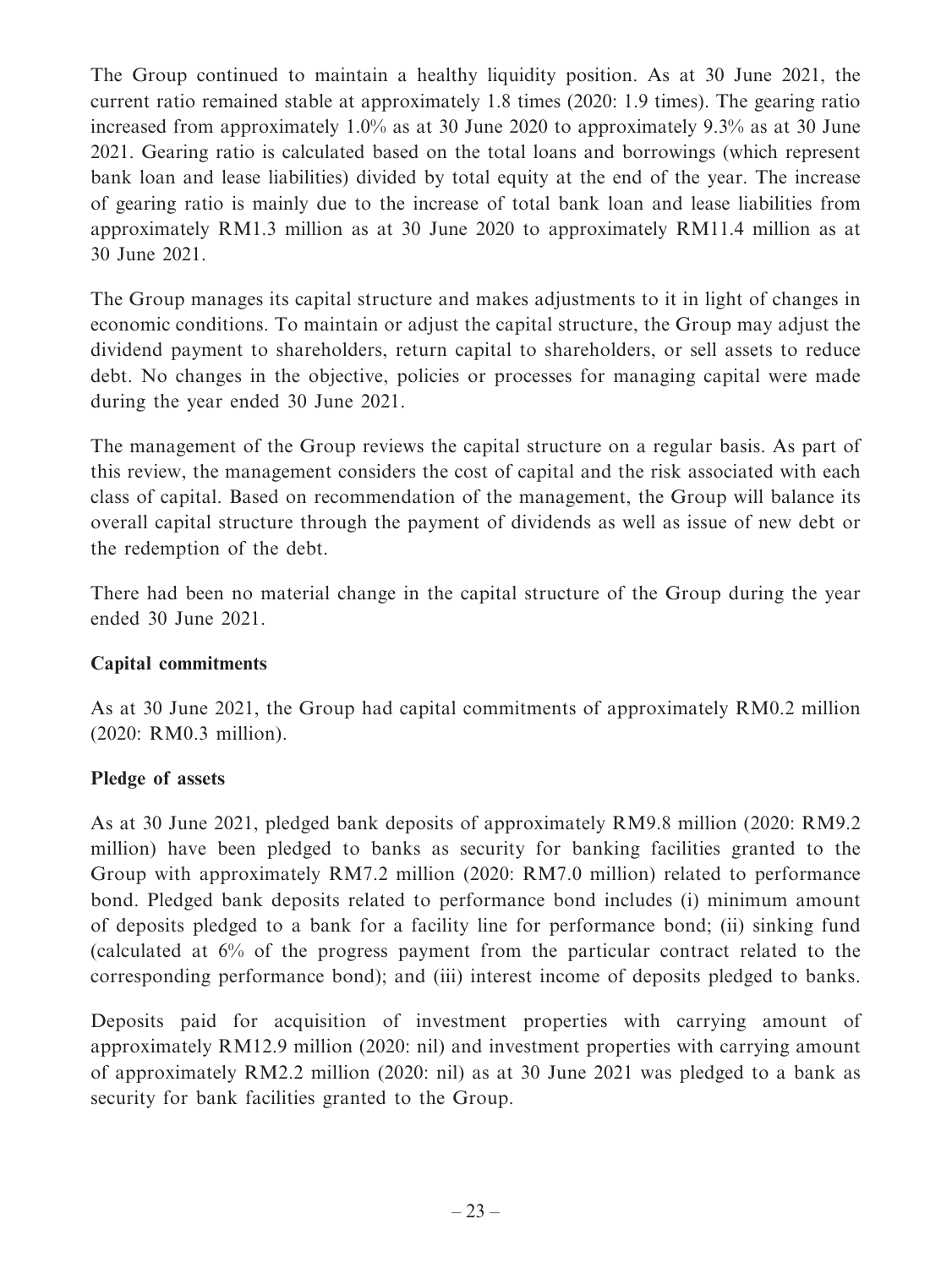As at 30 June 2021, the Group had contingent liabilities in respect of performance bonds for contracts in favour of customers of approximately RM4.3 million (2020: RM4.3 million).

The performance bonds were given by banks in favour of some of Group's customers as security for the due performance and observance of the Group's obligations under the contracts entered into between the Group and its customers. If the Group fails to provide satisfactory performance to its customers to whom performance bonds have been given, such customers may demand the banks to pay to them the sum or sums stipulated in such demand. The Group will then become liable to compensate such banks accordingly. The performance bonds will be released based on the terms of the respective contracts for the relevant customers. The performance bonds were secured and guaranteed by (i) deposits with licensed bank of approximately RM7.2 million; and (ii) corporate guarantees given by the Company as at 30 June 2021.

# **Risk management**

# **Credit risk**

The Group's credit risk is primarily attributable to trade and other receivables, contract assets, fixed deposits with maturity over three months, pledged bank deposits and cash at banks. Management had a credit policy in place and the exposures to these credit risks are monitored on an ongoing basis.

### **Trade receivables and contract assets**

The Group's exposure to credit risk is influenced mainly by the individual characteristics of each customer rather than the industry or country in which the customers operate and therefore significant concentrations of credit risk primarily arise when the Group had significant exposure to individual customers. As at 30 June 2021, approximately 48% (2020: 55%) of the total gross trade receivables and contract assets was due from the Group's largest customer and approximately 95% (2020: 96%) of the total gross trade receivables and contract assets were due from the Group's five largest customers.

Individual credit evaluations are performed on all customers requiring credit over a certain amount. These evaluations focus on the customer's past history of making payments when due and current ability to pay, and take into account information specific to the customer as well as pertaining to the economic environment in which the customer operates. The historical loss rates are adjusted to reflect current and forward-looking information on macroeconomic factors affecting the ability of the customers to settle their debts. Normally, the Group does not obtain collateral from customers.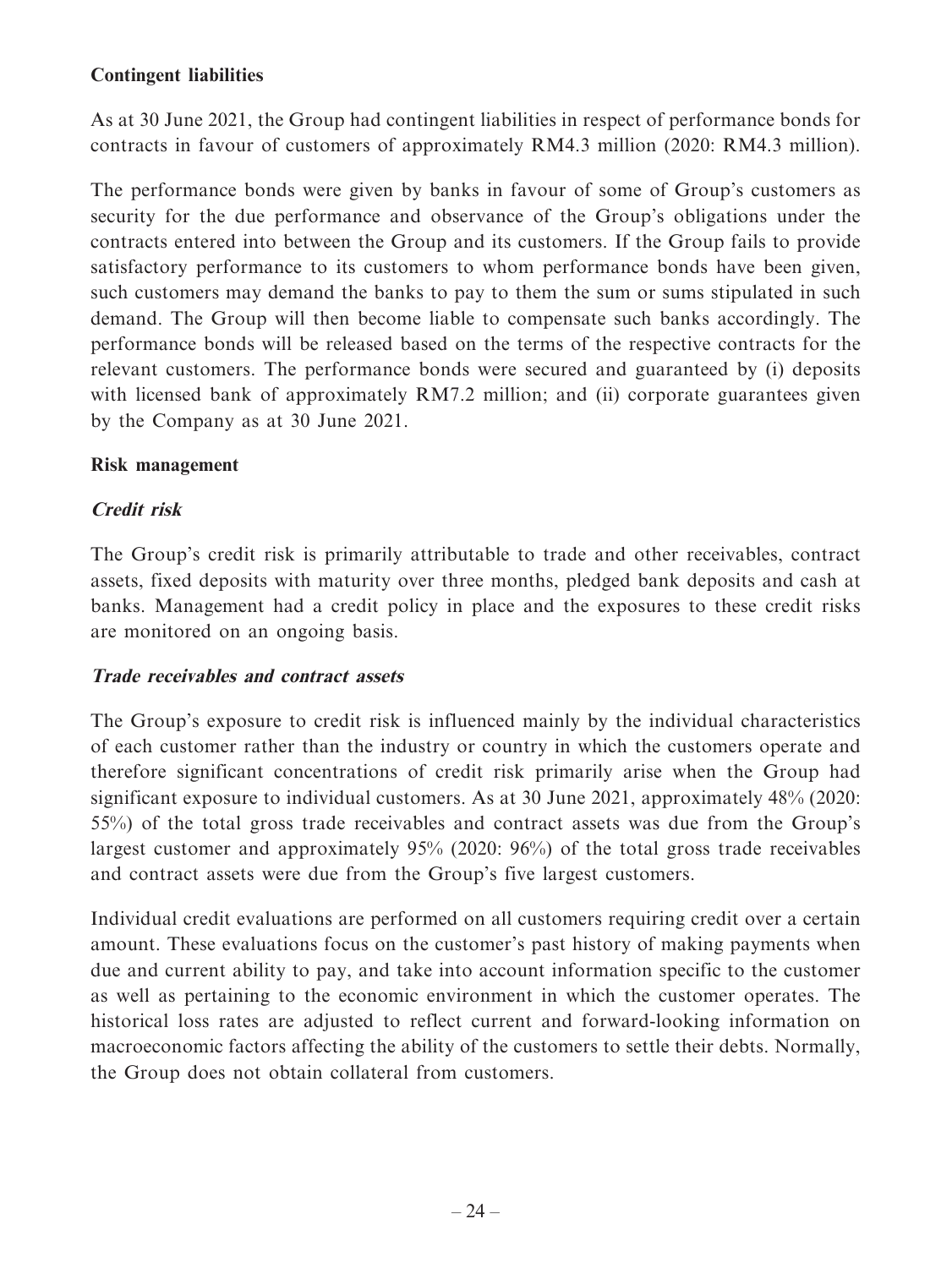For certain large customers or customers with a high risk of default, the Group assesses the risk of loss of each customer individually based on their financial information, past trends of payments and external credit rating, where applicable.

The Group measures loss allowances for trade receivables and contract assets at an amount equal to lifetime expected credit losses, which is calculated using a provision matrix.

Expected loss rates are based on actual loss experience over the past 2 years. These rates are adjusted to reflect differences between economic conditions during the period over which the historic data has been collected, current conditions and the Group's view of economic conditions over the expected lives of the receivables.

# **Other receivables and deposits**

The Group makes periodic individual assessment on the recoverability of other receivables and deposits based on historical settlement records, past experience, and also quantitative and qualitative information that is reasonable. The Group believes that there are no significant increase in credit risk of other receivables and deposits since initial recognition and the Group provided impairment based on 12 months expected credit losses. For the years ended 30 June 2021 and 2020, the Group assessed the expected credit losses for other receivables and deposits were insignificant and thus no loss allowance was recognised.

# **Cash and cash equivalents, fixed deposits with maturity over three months and pledged bank deposits**

Cash and cash equivalents, fixed deposits with maturity over three months and pledged bank deposits are mainly placed with reputable financial institutions with high creditratings assigned by international credit-rating agencies. There has been no recent history of default in relation to these financial institutions.

# **Interest rate risk**

The Group is exposed to fair value interest rate risk in relation to the Group's fixed-rate short-term fixed deposits with maturity over three months, pledged bank deposits and lease liabilities. The management of the Group considers that the Group's exposure from these fixed-rate short-term fixed deposits with maturity over three months, pledged bank deposits and lease liabilities to interest rate risk is not significant.

The Group's interest rate risk arises primarily from cash at banks and bank loan. Cash at banks and bank loan at variable rates expose the Group to cash flow interest rate risk. The Group does not anticipate any significant impact to cash at banks and bank loan because the interest rates are not expected to change significantly.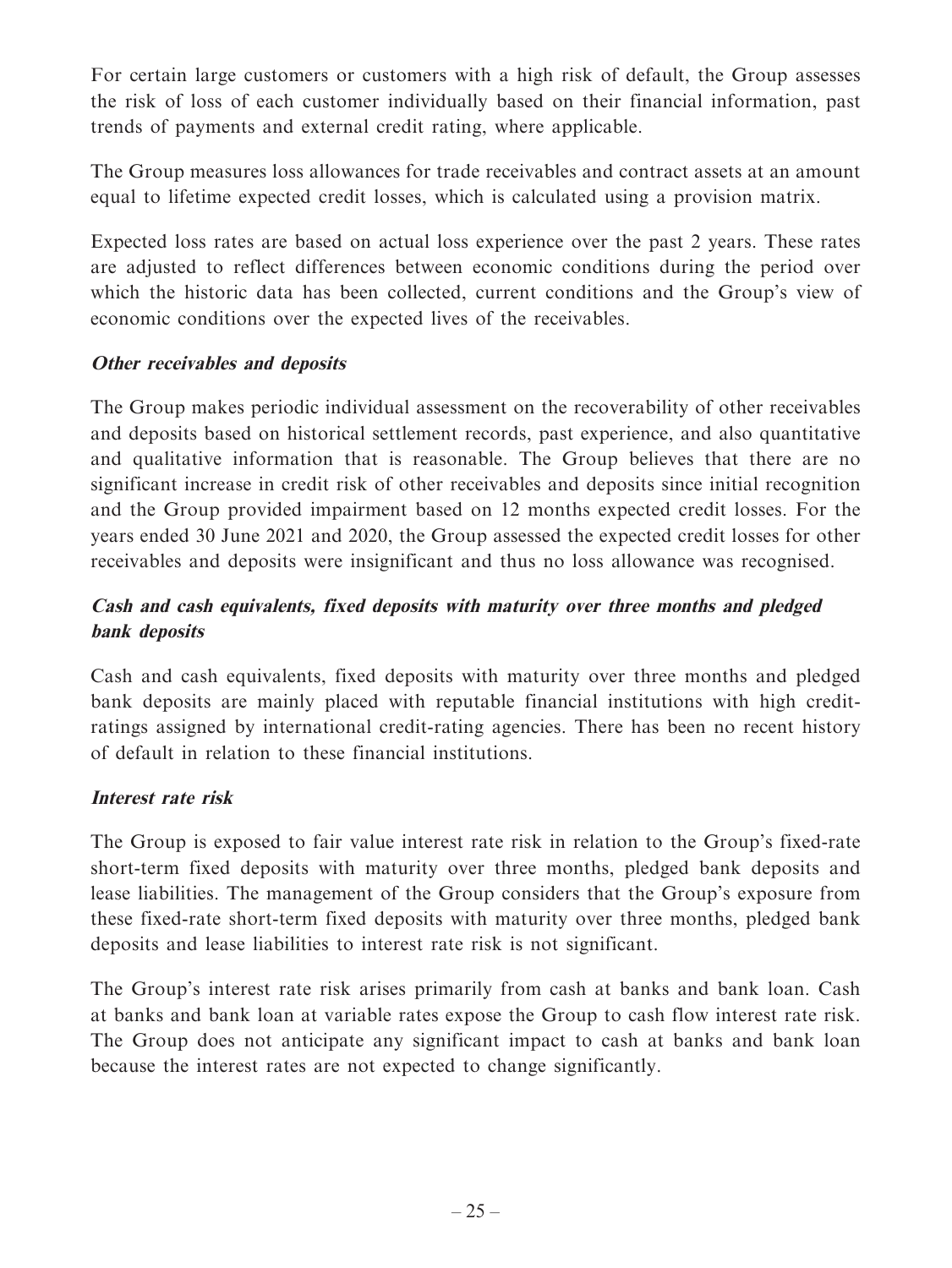### **Foreign currency exchange risk**

The Group undertakes certain transactions denominated in foreign currencies, hence exposure to exchange rate fluctuations arises. The Group currently does not have a foreign currency hedging policy. However, the management monitors foreign exchange exposure closely and to keep the net exposure to an acceptable level. The Group will consider hedging significant foreign currency exposure should the need arise.

# **Price risk**

The Group is exposed to price risk through its investments in an open-end unit trust measured at FVTPL. The management of the Group manages such risk exposure by maintaining a portfolio of different investments. The Group will consider hedging the risk exposure should the need arise.

For the risks and uncertainties facing the Group, please refer to the section headed "Principal risks and uncertainties facing the Group" under the "Directors' Report" in the 2020 annual report.

### **SIGNIFICANT INVESTMENTS HELD**

Save as disclosed in this announcement, the Group did not hold any significant investments during the year ended 30 June 2021.

### **FUTURE PLANS FOR MATERIAL INVESTMENTS AND CAPITAL ASSETS**

Save as disclosed in the prospectus of the Company dated 25 April 2019 (the "**Prospectus**") and this announcement, the Group did not have other plans for material investments and capital assets as at 30 June 2021.

# **MATERIAL ACQUISITIONS AND DISPOSALS**

The Group did not have any material acquisitions and disposals of subsidiaries, associates or joint ventures during the year ended 30 June 2021.

### **EVENTS AFTER THE REPORTING PERIOD**

Save as disclosed in note 17 to the consolidated financial statements of this announcement, there were no other important events affecting the Group that have occurred since 30 June 2021 and up to the date of this announcement.

### **EMPLOYEES AND REMUNERATION POLICIES**

As at 30 June 2021, excluding the Directors, the total number of full-time employees of the Group was approximately 51 (2020: 62). The number of employees were adjusted with the consideration of expected workload of existing and upcoming contracts on hand and tight cost control policies.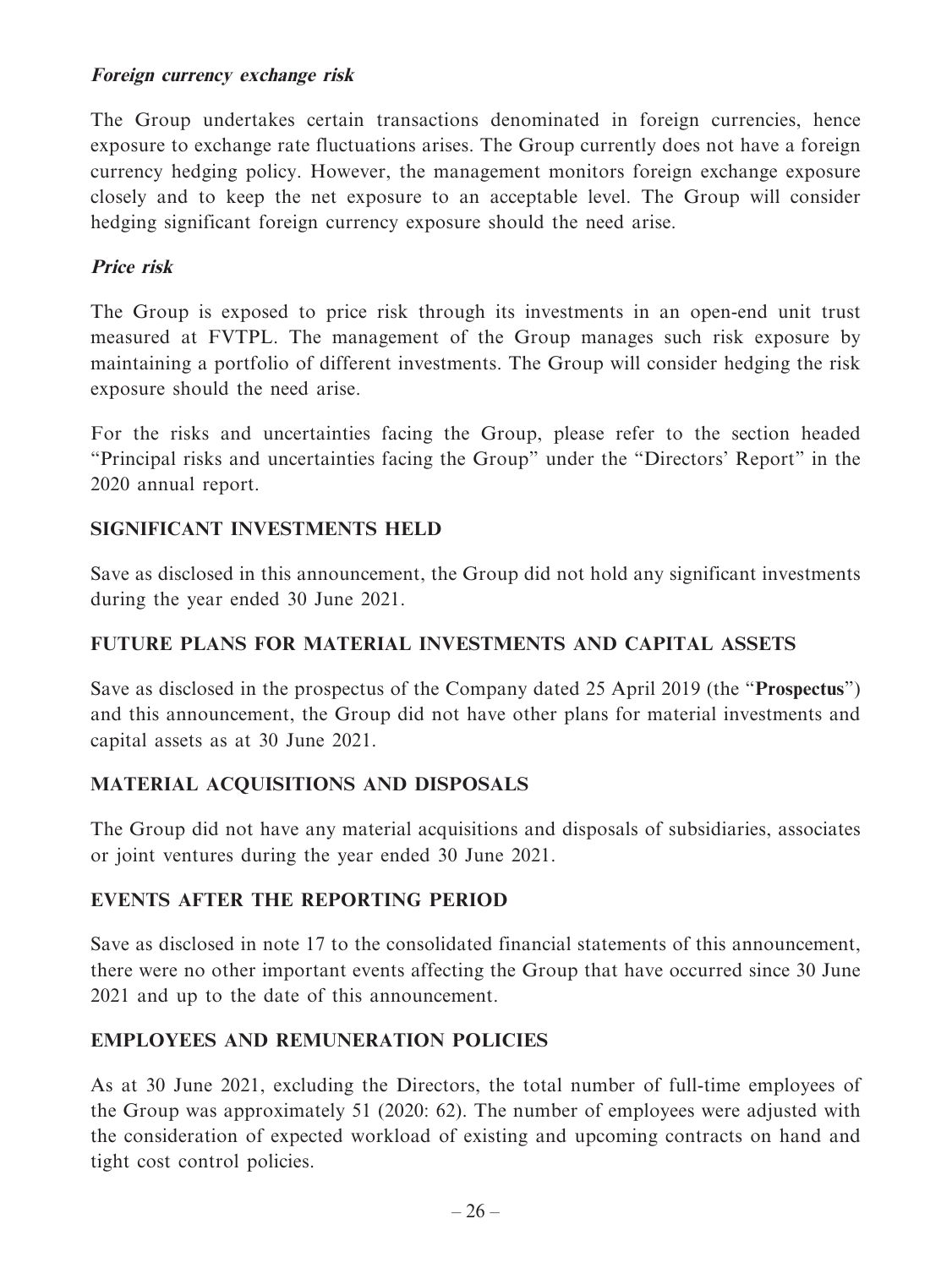The Group determines the remuneration of its employees with references to market rates and individual's qualifications, experience, skills, performance and contributions. The Group regularly reviews compensation and benefits policies as well as the individual performance of employees and encourages the employees to pursue their professionalism and personal goals. The Board determined the remuneration of the Directors based on recommendation from the remuneration committee of the Company, taking into consideration a number of relevant factors such as salaries paid by comparable companies, job responsibilities, duties and scope, employment conditions elsewhere in the Group, market practices, financial and non-financial performance, and desirability of performance-based remuneration.

The Company adopted a share option scheme so that the Company may grant options to the eligible persons as incentives or rewards for their contributions to the Group. In addition, employees are always encouraged to attend job-related seminars, webinars, courses and programs organised by professional or educational institutions, in Malaysia, Singapore, Hong Kong or other jurisdiction.

# **PROSPECTS**

The COVID-19 Outbreak continuously affected the global economy and poses uncertainty on the future markets. The government of the operating jurisdictions has imposed different measures, policies, requirements and restrictions from time to time to reduce the impact of the spread of COVID-19 Outbreak. The industry competition becomes more intense with the number of projects available in the market reduced, postponed or cancelled. In addition, COVID-19 Outbreak caused disruptions on the scheduled construction works and delayed the commencement of the construction contracts secured previously in order to comply with the relevant requirements and other policies imposed by the government as a result of the COVID-19 Outbreak. The Group's business performance, including revenue and profitability has been severely affected and it's hard to predict the time to recover given the long lasting COVID-19 pandemic persists. The Group therefore takes a conservative view over the Group's business and financial performance in the near future until the economy recovers and expects that a project awarded in Singapore would likely to contribute stable revenue to the Group in the near future. The Group is going to enter into the trading business of marine gas oil which is one of the essential consumable items for the vessels to perform the marine transportation business. The Group believes that this trading business of marine gas oil can help expand the business opportunity along the marine transportation value chain and improve the profit of the Group.

The Group will (i) continuously comply with the relevant requirements and other policies issued by the government of the operating jurisdictions; (ii) closely monitor the development of the COVID-19 Outbreak and uncertainties faced by the Group; (iii) implement appropriate business strategies to mitigate the potential adverse impact on our business operations and financial performance; (iv) adopt tighten cost control measures; (v) actively participate in tendering to maintain our market competitiveness; and (vi) taking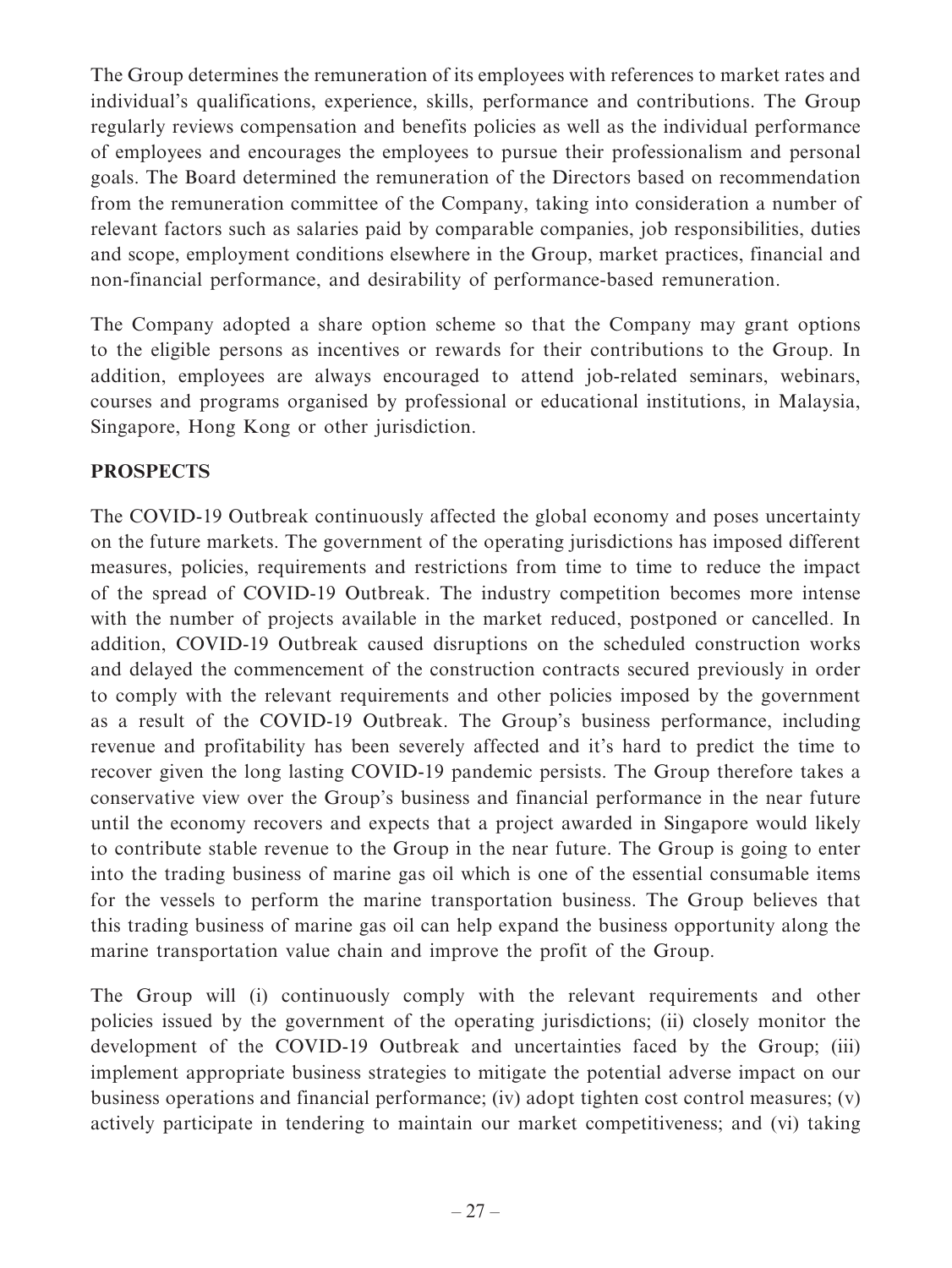appropriate measures as and when appropriate. Taking into account of the cash and cash equivalents on hand, available banking facilities, tight cost control measures and capital commitments, the Group believes its liquidity position remains healthy.

Going forward, the Group will continue to leverage the advantageous financial position of the Group, extensive network from our management, strong quality management system with accreditation of ISO 9001:2015 certification and resources available, and at the same time strengthen our presence and market position in marine construction and building and infrastructure services industry by participating in different tenders actively, optimising our business models and diversifying our portfolios in Malaysia, Singapore and Hong Kong to maintain our market competitiveness. The Group will implement the future plans cautiously and safeguard the return to the shareholders of the Company.

### **USE OF PROCEEDS**

The net proceeds of the global offering of the Shares received by the Company were approximately HK\$125.2 million (approximately RM62.6 million) (Note 1), after deduction of underwriting fees and related listing expenses, of which HK\$15.0 million of the total amount of fees and expenses in connection with the global offering of the Shares had been paid from the proceeds of the pre-IPO investments. Set out below is the breakdown of use of net proceeds from the global offering of the Shares from 10 May 2019 (the "**Listing Date**") up to 30 June 2021:

| Use of net proceeds<br>as at 30 June 2021                                                                              | Percentage of<br>net proceeds<br>$\frac{0}{a}$ | Amount<br><b>RM</b> million | Amount<br>utilised<br><b>RM</b> million | Actual<br>30 June 2021<br><b>RM</b> million | <b>Expected timeline</b><br>on utilising the<br>balance as at remaining proceeds<br>(Note 2) |
|------------------------------------------------------------------------------------------------------------------------|------------------------------------------------|-----------------------------|-----------------------------------------|---------------------------------------------|----------------------------------------------------------------------------------------------|
| Acquiring one rebuilt sand carrier<br>from one of the existing<br>subcontractors for marine<br>transportation services | 57.9                                           | 36.2                        |                                         |                                             | <b>36.2</b> By June 2024                                                                     |
| Purchasing new land-based machineries                                                                                  | 7.3                                            | 4.6                         |                                         |                                             | <b>4.6</b> By June 2024                                                                      |
| Satisfying performance bonds<br>requirement of prospective projects                                                    | 23.4                                           | 14.7                        | (1.6)                                   |                                             | 13.1 By June 2024                                                                            |
| Upgrading the information technology<br>and project management systems                                                 | 0.6                                            | 0.4                         | (0.2)                                   |                                             | <b>0.2</b> By June 2023                                                                      |
| Recruiting and expanding management<br>team for the building and<br>infrastructure works                               | 3.4                                            | 2.1                         | (0.3)                                   |                                             | <b>1.8</b> By June 2024                                                                      |
| Working capital and general corporate<br>purposes                                                                      | 7.4                                            | 4.6                         | (4.6)                                   |                                             | N/A                                                                                          |
|                                                                                                                        | 100.0                                          | 62.6                        | (6.7)                                   | 55.9                                        |                                                                                              |
|                                                                                                                        |                                                |                             |                                         |                                             |                                                                                              |

Such utilisation of the net proceeds was in accordance with the proposed allocations as set out in the section headed "Future Plans and Use of Proceeds" in the Prospectus.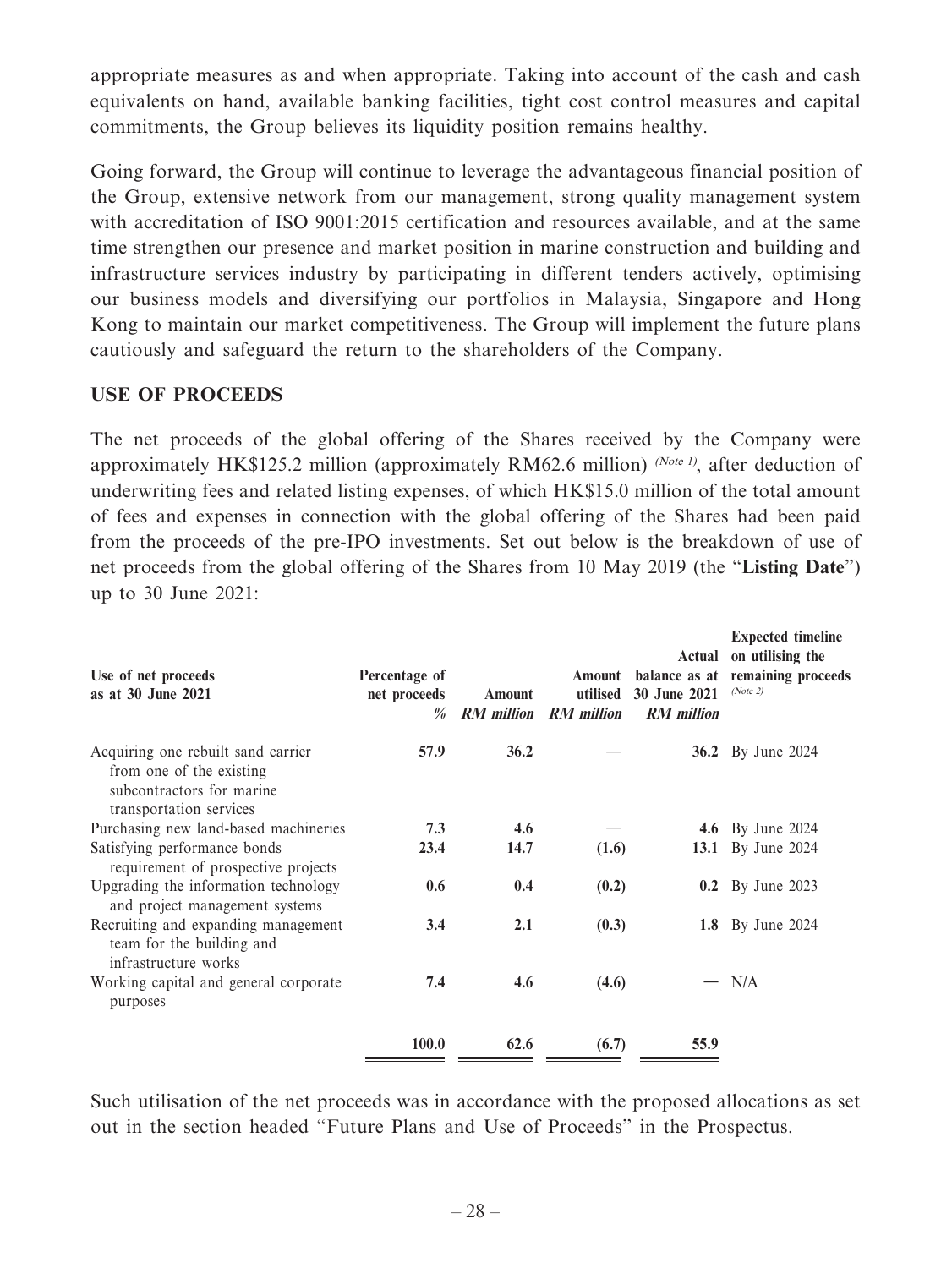As at 30 June 2021, approximately RM55.9 million (representing approximately 89.3% of the net proceeds from the global offering) had not yet been utilised. The unutilised portion of the net proceeds were deposited in the Group's banks in Hong Kong and Malaysia and is intended to be utilised in the manner consistent with the proposed allocation as set forth in the Prospectus.

Due to the unstable economic environment, uncertainty of the future markets and the long-lasting COVID-19 Outbreak, there was delay in the commencement of construction contracts and several contracts expected to be awarded are being cancelled by the potential customers. As such, there is a delay on the timing of utilising the remaining net proceeds from the global offering. Considering the uncertainties of the current market and the majority of remaining proceeds are for capital expenditure purpose for expansion, the Group shall only utilise the remaining proceeds in a conservative manner and in the best interests of the Company and shareholders of the Company as a whole and reduce the unnecessary cost incurred along with the expansion plan.

#### Notes:

- (1) The net proceeds allocated for each specific use have been adjusted proportionally in the manner as stated in the Prospectus due to the difference between the estimated net proceeds and the actual net proceeds received.
- (2) The expected timeline on utilising the remaining proceeds is the best estimation of the Directors based on: (i) the latest information provided by the customers on the expected commencement date of the construction contracts previously secured; (ii) ongoing contracts on hand; and (iii) the present business and economic environment including the consequential impact of COVID-19 Outbreak, as of the date of this announcement. In view of the above, the Directors expects the remaining proceeds will be utilised alongside the resumption of the economic activities in general by the year ending 30 June 2024 should the market and economic situation require.

# **CLOSURE OF REGISTER OF MEMBERS**

For the purpose of determining the right to attend and vote at the annual general meeting, the register of members of the Company will be closed from 18 November 2021 to 23 November 2021, both days inclusive, during which no transfer of Shares of the Company will be registered. In order to be entitled to attend and vote at the annual general meeting, unregistered holders of Shares of the Company should ensure that all transfers of Shares accompanied by the relevant share certificates and appropriate transfer forms must be lodged with the office of the Company's share registrar in Hong Kong, Tricor Investor Services Limited, at Level 54, Hopewell Centre, 183 Queen's Road East, Hong Kong for registration not later than 4:30 p.m. on 17 November 2021.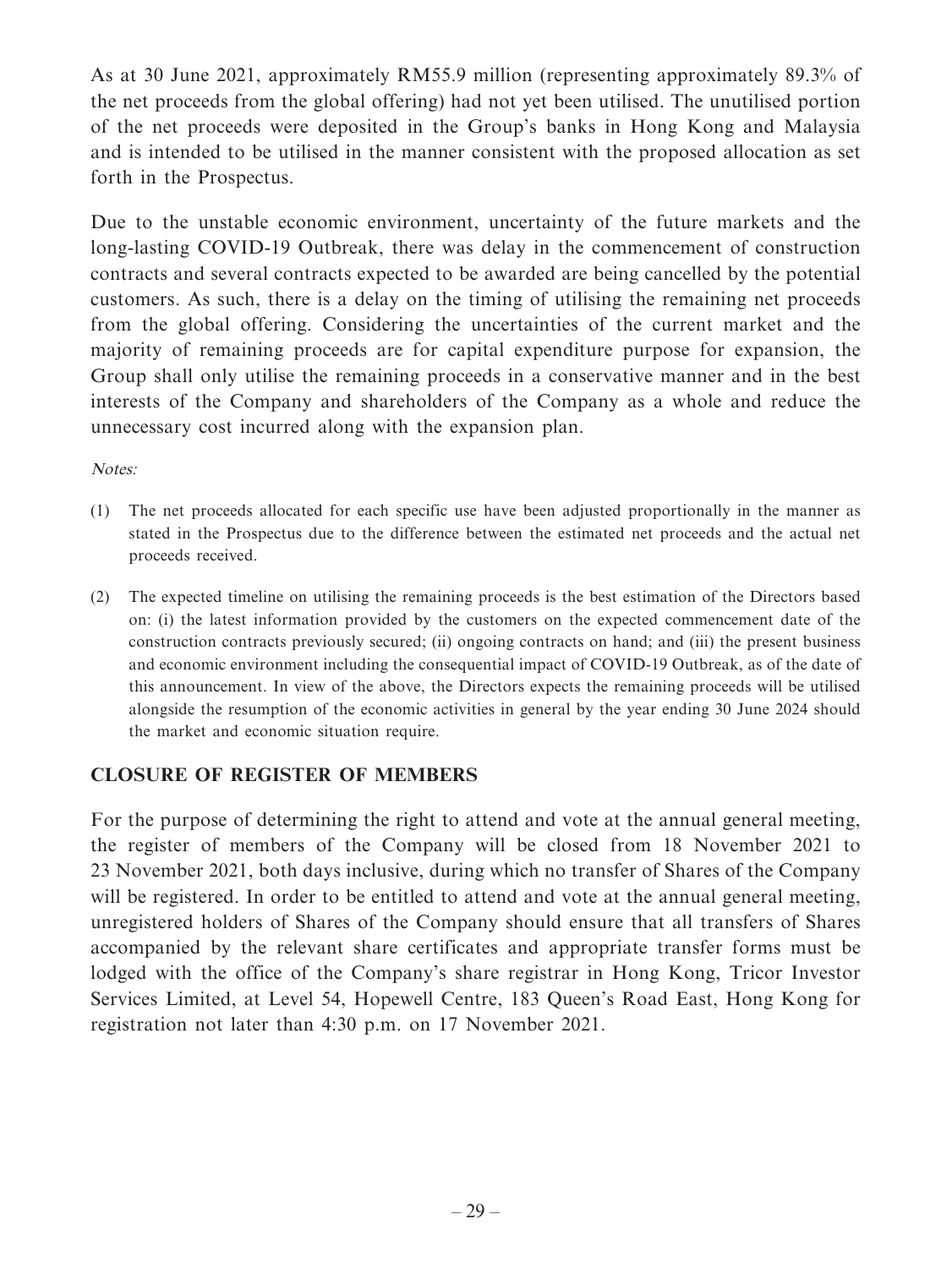# **COMPLIANCE WITH THE CORPORATE GOVERNANCE CODE**

During the year ended 30 June 2021 and up to the date of this announcement, the Board is of view that the Company had adopted and complied with all applicable code provisions set out in the Corporate Governance Code in the Appendix 14 to the Listing Rules ("**CG Code**").

# **MODEL CODE FOR SECURITIES TRANSACTIONS BY THE DIRECTORS**

The Company adopted the Model Code for Securities Transactions by the Directors of Listed Issuers (the "**Model Code**") as set out in Appendix 10 to the Listing Rules as its own code of conduct regarding securities transactions of the Company by the Directors. The Company had made specific enquiry with all the Directors and the Directors confirmed that they have complied with the required standard as set out in the Model Code regarding securities transactions by the Directors during the year ended 30 June 2021 and up to the date of this announcement.

# **PURCHASE, SALE OR REDEMPTION OF LISTED SECURITIES OF THE COMPANY**

Neither the Company nor any of its subsidiaries purchased, sold or redeemed any of the Company's listed securities during the year ended 30 June 2021.

# **AUDIT COMMITTEE**

The Company established the audit committee on 11 April 2019 with written terms of reference in compliance with Rules 3.21 of the Listing Rules and paragraph C.3.3 of the Corporate Governance Code as set out in the CG Code. The audit committee consists of three independent non-executive Directors, namely Mr. Tai Lam Shin, Mr. Chan Tsun Choi, Arnold and Ms. Chan Pui Kwan. Mr. Tai Lam Shin is the chairman of the audit committee.

The audit committee of the Company had reviewed the accounting principles and policies adopted by the Group and the financial reporting matters including annual results and the audit of the consolidated financial statements of the Group for the year ended 30 June 2021.

# **SCOPE OF WORK OF INDEPENDENT AUDITORS**

The figures in respect of the Group's consolidated statement of financial position, consolidated statement of profit or loss and other comprehensive income and the related notes thereto for the year ended 30 June 2021 as set out in the preliminary results announcement have been agreed by the Group's external auditors, Crowe Malaysia PLT, to the amounts set out in the Group's audited consolidated financial statements for the year ended 30 June 2021.